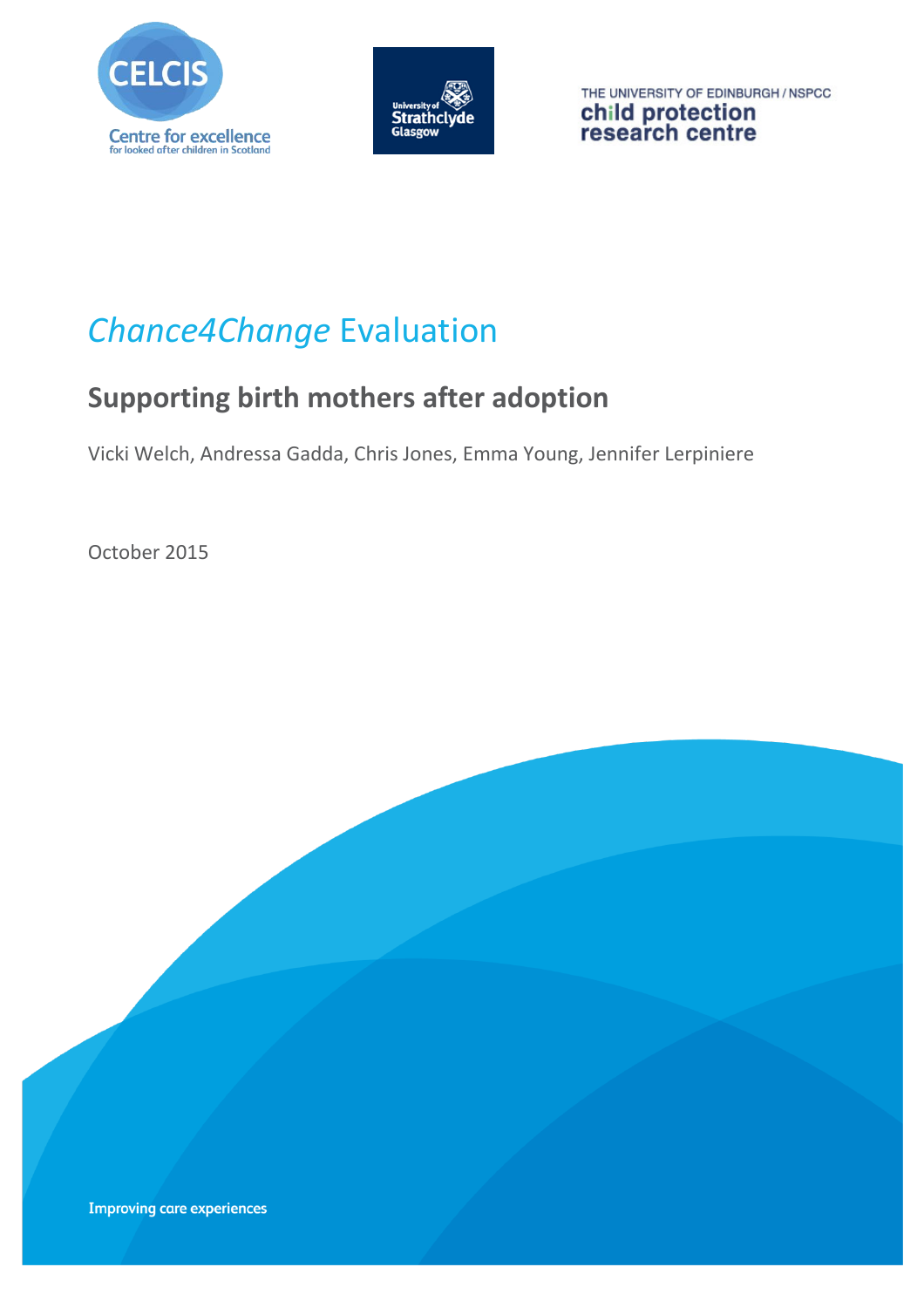#### **Acknowlegments**

We are very grateful for the help, support and participation of all those who took part in this project. In particular, we thank the women who shared their stories. This cannot have been easy, but their strength and generosity made it possible for us to gather the information we needed to complete this evaluation. We hope their efforts will also promote a wider understanding of birth parents' circumstances, experiences and needs. We also thank the various workers who facilitated our study and provided information and reflection; without their help the study would have been impossible.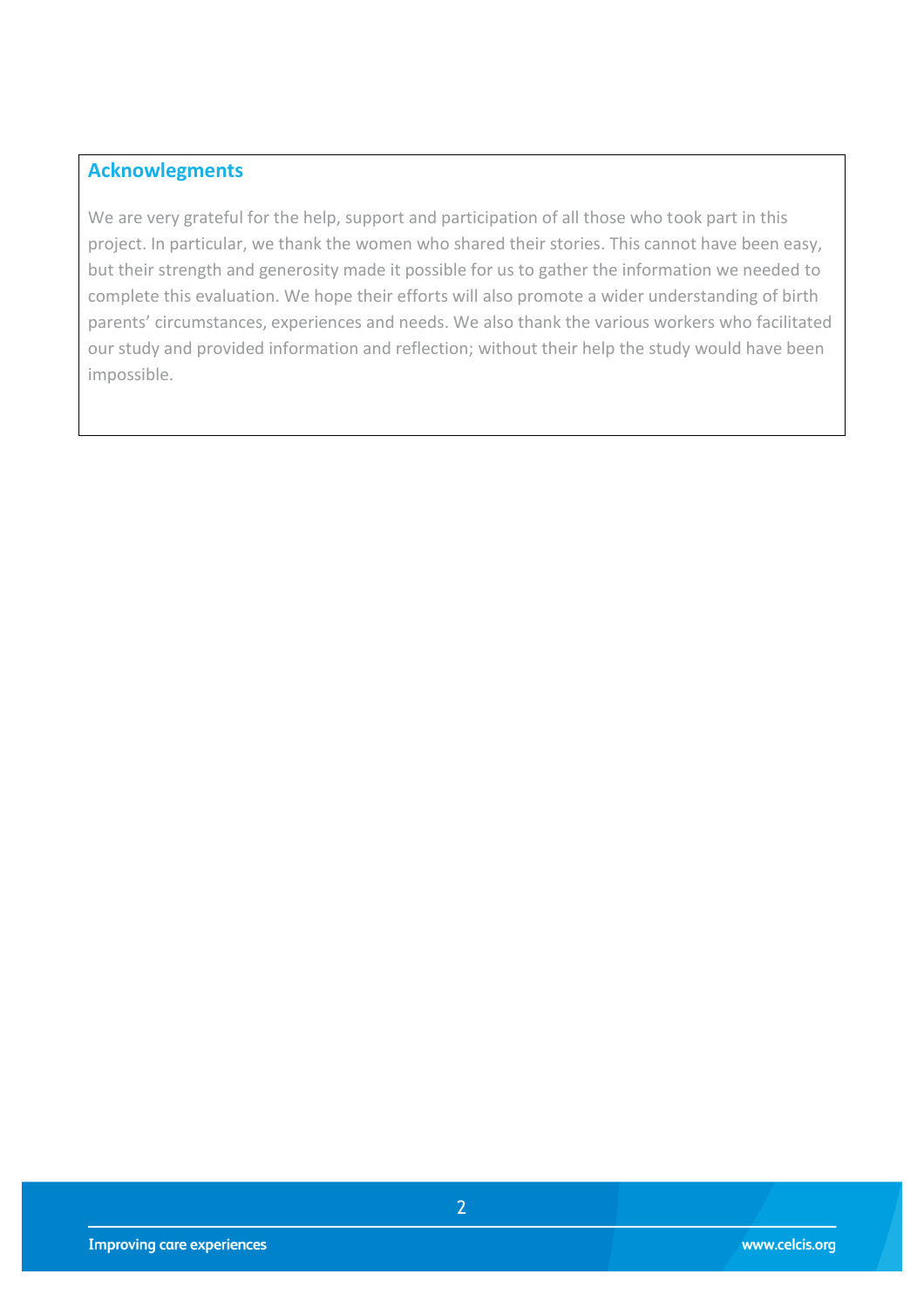#### **Contents**

| 4.e) Service processes and aspects particularly valued by birth mothers15 |
|---------------------------------------------------------------------------|
|                                                                           |
|                                                                           |
|                                                                           |
|                                                                           |
|                                                                           |
|                                                                           |
|                                                                           |
|                                                                           |
|                                                                           |
|                                                                           |
|                                                                           |
|                                                                           |
|                                                                           |
|                                                                           |
|                                                                           |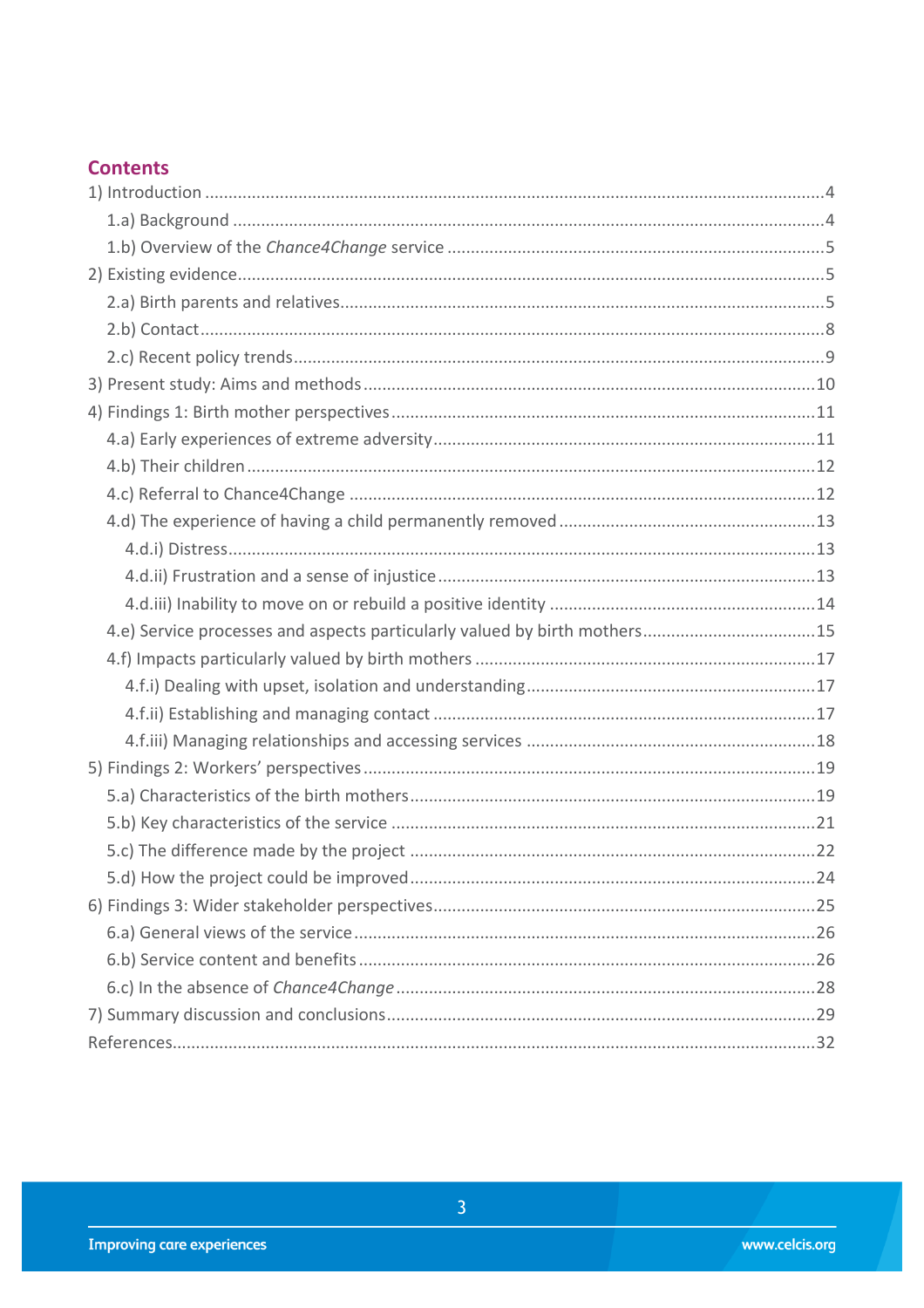## <span id="page-3-0"></span>1) Introduction

## <span id="page-3-1"></span>1.a) Background

There has been little academic attention given to the experiences and support needs of birth parents who have had children permanently removed from their care (Sellick 2007). Studies that have focused on the needs of these birth parents indicate that they are in a situation of loss and vulnerability (Neil 2006; Broadhurst et al. 2015; Broadhurst & Mason 2013). They will be coping with a range of emotional, social and practical issues associated with their child entering care, as well as dealing with the issues that brought them to this point in their lives (Neil 2006). Most will have experienced a high level of scrutiny and input from children's services before and during care proceedings, but once children are permanently removed from their birth families, services may be withdrawn 'leaving women to deal with the anguish of losing children without the requisite help' (Broadhurst et al. 2015, p.91). Dealing with such feelings is even more difficult because of family circumstances that are often characterised by socio-economic deprivation, physical and mental ill-health, substance abuse, and learning disabilities.

Between 2010 and 2012 Scottish Adoption (a voluntary adoption agency based in Edinburgh) ran a project designed to provide professional, emotional and practical support to mothers who have had a child recently adopted. Initial funding covered 24 months of operation (2010-12), during this time the service engaged with 12 mothers for periods ranging from six to 18 months. Scottish Adoption carried out an internal evaluation of this work. The evaluation identified a number of positive outcomes for the participants, including the prevention of the removal of two children from the care of one of the mothers taking part in the programme. Scottish Adoption then secured a package of funding from internal sources and the Early Years Change Fund; these monies enabled the project to run again between January 2014 and March 2015. This facilitated the recruitment of a dedicated *Chance4Change* worker, employed for 12 hours a week and supervised by the After Adoption Practice Manager.

The present study has two key aims: to provide an external evaluation of the work of the *Chance4Change* programme during this second funding period, and to contribute to a better understanding of birth parents' experiences and needs for support during and after the permanent removal of a child from their care.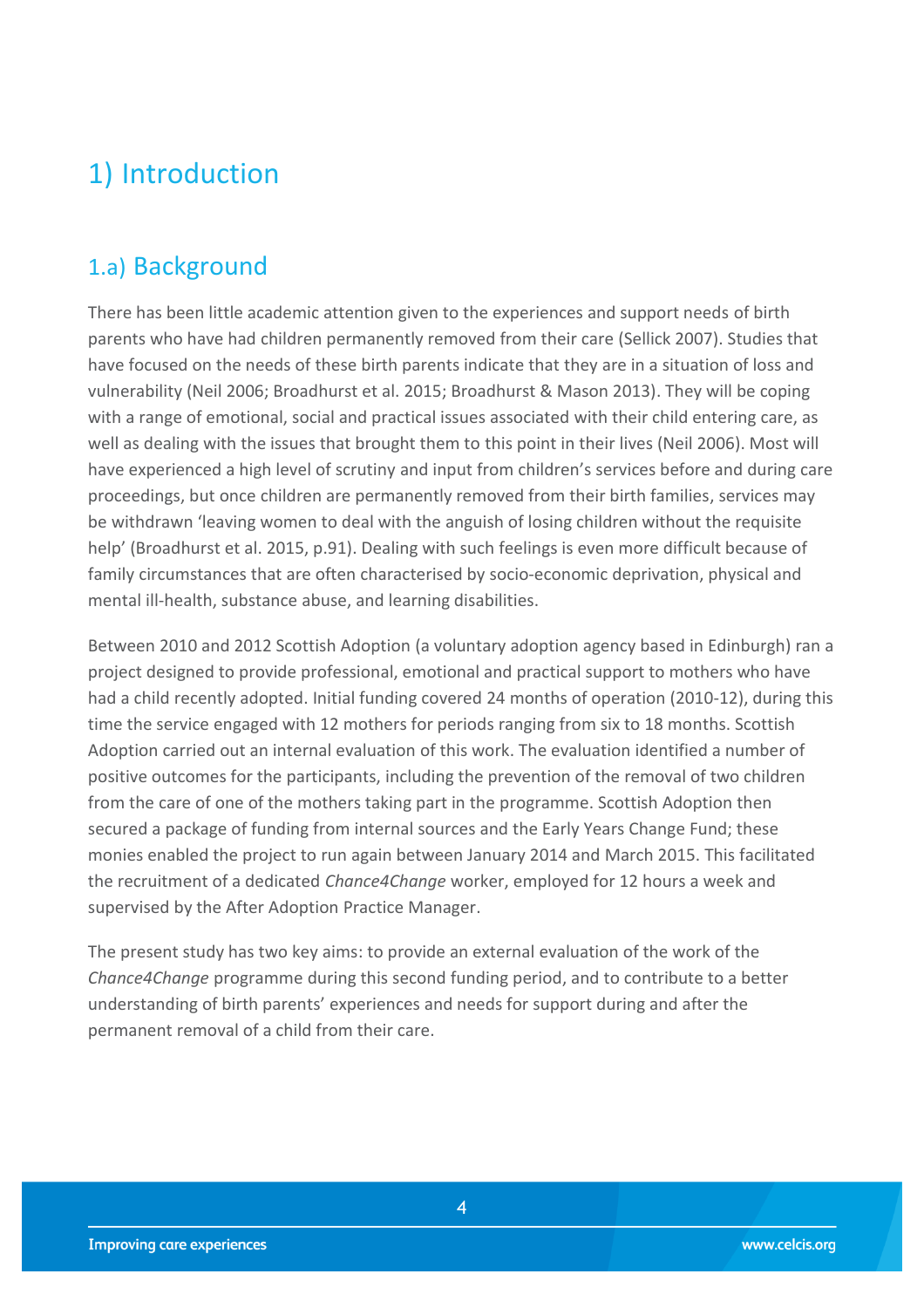### <span id="page-4-0"></span>1.b) Overview of the *Chance4Change* service

*The Chance4Change* service provides professional, emotional, and practical support to mothers who have had a child recently adopted. The programme aims to support mothers to recover from the loss of having their child permanently removed from their care, and works with them to make positive, sustainable changes that may, in turn, help to avoid the need for other children to be removed.

The service tailors the support to individual needs; to do this, a practitioner carries out an openended assessment in partnership with the woman. The assessment identifies the issues that she would like help with, her goals and objectives, and how the service can support her in achieving these within the time and resources available.

The service links in with other provision to ensure that women receive necessary social work, medical and therapeutic interventions. The *Chance4Change* practitioner proactively encourages and supports the woman to engage with a range of provision and opportunities.

As a minimum, the practitioner aims to meet with the woman on a weekly basis, but contact might take place more regularly (either face-to-face or via phone or text) as many of these women are socially isolated and may require ongoing support and encouragement to engage. By adopting a proactive, non-judgemental approach, the practitioner aims to create a safe and welcoming space for the women allowing them to face, understand, and deal with the many difficulties they experience in their lives.

During the second 12-month period of funding, the service received 20 referrals. Eight of these women engaged with the *Chance4Change* service, and Scottish Adoption provided an alternative service for three women. Of the nine remaining women, some chose not to participate and others had needs outwith service criteria.

## <span id="page-4-1"></span>2) Existing evidence

### <span id="page-4-2"></span>2.a) Birth parents and relatives

Whilst there has been a number of studies considering the support needs of adoptive parents and children, very few have considered the needs of birth relatives of children who have been, or are in the process of being, permanently removed from the care of their birth parents (Sellick 2007). However, as Neil (2006) suggests, it is important to consider the welfare of birth parents and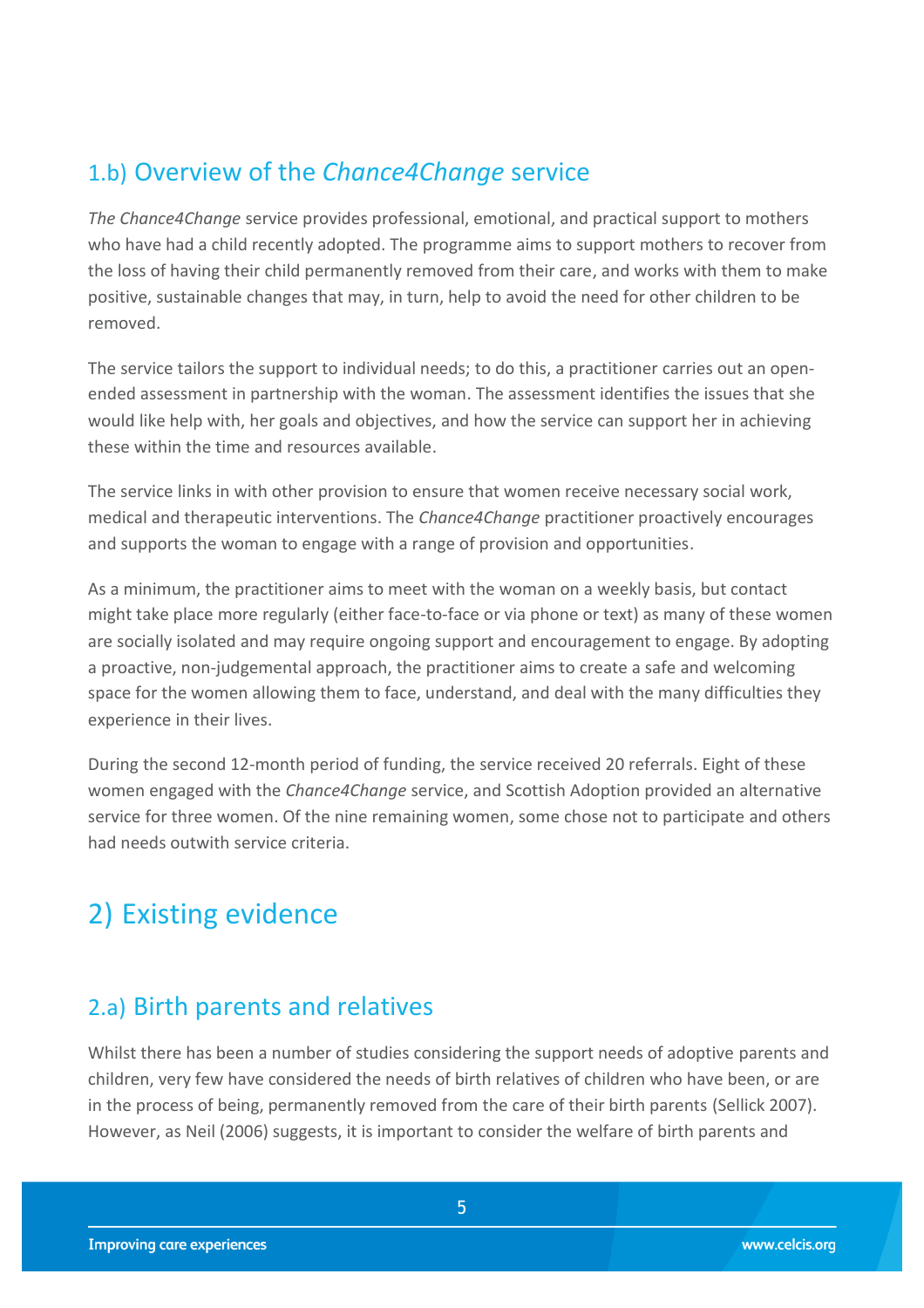relatives, as the repercussions of having a child permanently removed from the care of their birth parents can be painful and damaging, both in the short- and long-term.

Birth families' experience of loss is likely to be amplified by a lack of social and professional support, and an absence of opportunities to express their feelings of loss, anger and guilt (Neil 2006). Moreover, these families' circumstances and backgrounds, which are often characterised by socio-economic deprivation, physical and mental ill-health, substance abuse and learning disabilities, not only make them more likely to face parenting difficulties resulting in the removal of a child, but may also compromise their ability to understand and cope with the loss (Neil 2006; Broadhurst & Mason 2013; Logan & Logan 1996).

Despite the multiple vulnerabilities faced by birth families, they often receive little or no support in dealing with their feelings of loss, anger and guilt (Neil 2006; Sellick 2007; Broadhurst & Mason 2013). Moreover, the needs of birth parents are not well understood by service providers, further compounding parents' feelings of loss, isolation and despair (Logan & Logan 1996). The lack of response to birth mothers' needs may be due to the fact that current normative discourses of mothering render these women invisible and their experiences unacknowledged (Broadhurst & Mason 2013). Women who fall short of the 'good mother' standards, which are based on idealised Western middle-class norms, are often vilified by public discourses (Lupton, 2000). Such discourses will in turn affect policy and practice responses to these women's needs.

Birth families also receive little or no support in establishing and maintaining contact after separation from their child. As Neil (2006) and Sellick (2007) have argued, support to birth parents and support for contact are interconnected issues. When services support birth families to deal with their feelings of loss, shame, and guilt, successful contact is more likely. When contact goes well, birth families are more likely to accept the child's adoption, which in turn may have a positive impact on the children. Then birth parents can support children in making sense of their past, understanding their present, and coming to terms with their circumstances. Helping birth families to understand and cope with the loss of their children to adoption or care is therefore important to support positive contact between birth families and the child (Neil 2006).

Reporting on the findings of a study exploring whether and to what extent birth parents and grandparents had accepted the child's placement for adoption, Neil (2006) suggests that the type of contact a birth relative has with the adopted child greatly impacts on patterns of acceptance. Individuals having face-to-face contact with the child and the adoptive family were most likely to express positive views and feelings about the adoption. Neil (2006) proposes that the opportunity to create and maintain meaningful relationships and engage in an open dialogue with the child and the adoptive family, supported birth families in coming to terms with feelings of loss, anger, and guilt.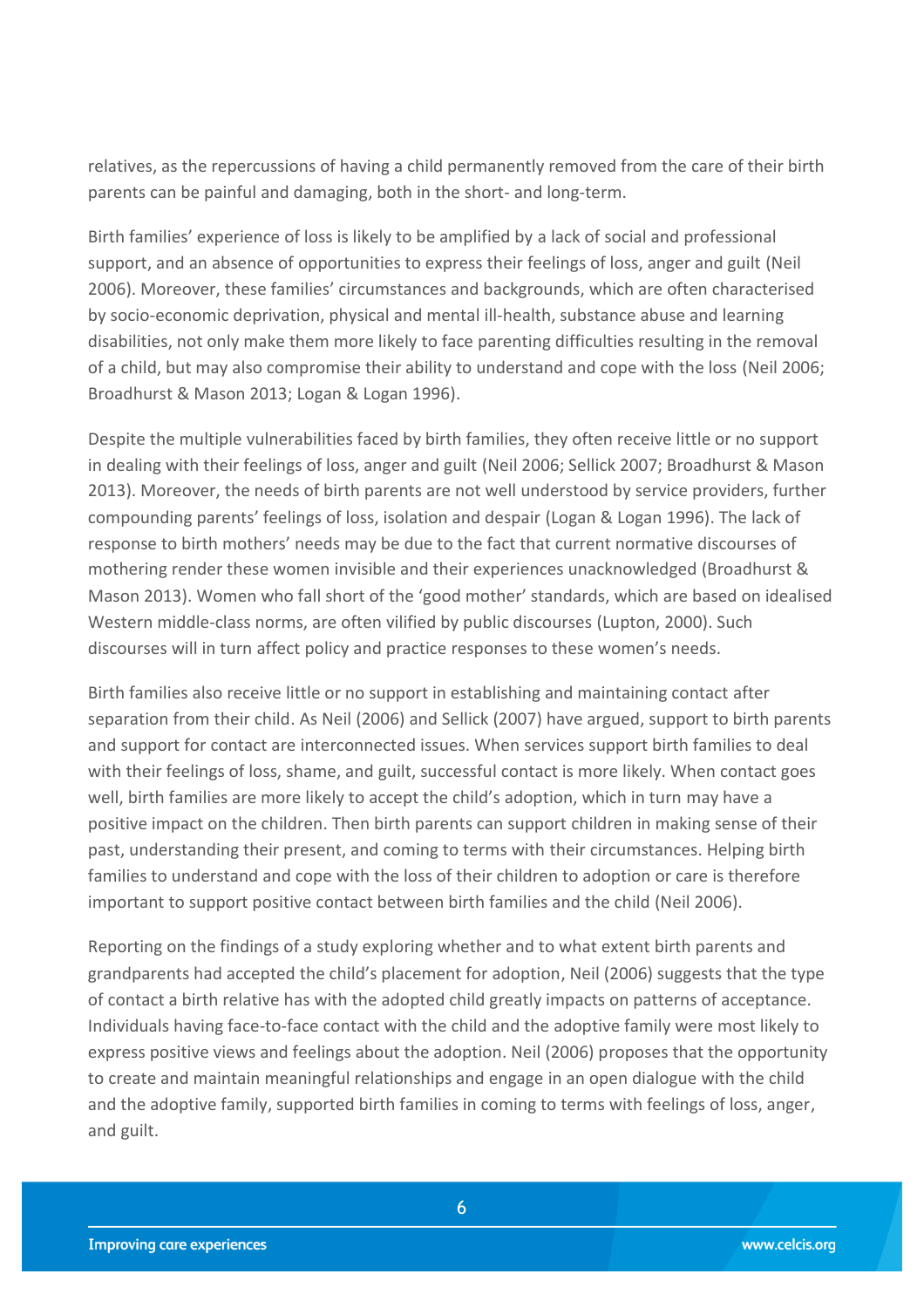Individuals who had indirect contact, on the other hand, found it difficult to communicate openly and constructively with the child and the adoptive family through letters. This had a negative impact on these individuals' ability to sustain contact and their capacity to deal with the loss.

Offering support to birth families to establish and maintain contact can also support and encourage them to engage with other services (Sellick 2007; Neil 2006). The lack of support services to birth mothers during and after the adoption or care proceedings may also impact on their decision about whether and when to have further children (Broadhurst et al. 2015). Anecdotal evidence suggests that some women may deal with their loss by becoming pregnant again during, or soon after, adoption/care proceedings (Broadhurst & Mason 2013). These subsequent pregnancies are likely to result in further removals of children from their birth parents' care. These cases often occur in quick succession, thus allowing little time for work to be done with birth families to support them in dealing with their loss or with the issues that resulted in children being removed from their care in the first place.

In their study exploring the frequency and extent of recurrent care proceedings in England, Broadhurst and colleagues (2015) found that such cases account for a significant number of all care proceedings. There is now a growing concern about the emotional and financial costs of recurrent care proceedings (Broadhurst et al. 2015; Broadhurst & Mason 2013).

Providing support to birth parents to deal with their loss and address the issues that led to the removal of their children can assist them in making better decisions about whether and when to have further children. If further pregnancies are delayed, birth parents will have a better chance to achieve a level of rehabilitation that will allow later children to remain in their care, thus eliminating the need for further proceedings. The costs of proceedings in England are calculated to be £15,000 per case, whilst the average annual cost per looked after child in 2009/10 was £37,669 (Broadhurst & Mason 2013). Such high costs more than justify investment in services that can support rehabilitation.

Since the implementation of the 2002 Act, local authorities in England and Wales have developed a number of services to support birth families during and after adoption proceedings (Sellick 2007; Neil 2013; Neil 2006). However, birth parents often face a number of barriers in accessing these services; for example, following the removal of a child, birth parents, and relatives are likely to feel anger and mistrust towards service providers. Consequently, they may be reluctant to engage with services that they see as being connected to the removal of the child. Services provided by the local authority may be resisted, and some authors suggest that consideration should be given to the commissioning of services from non-statutory providers (Neil 2006; Sellick 2007).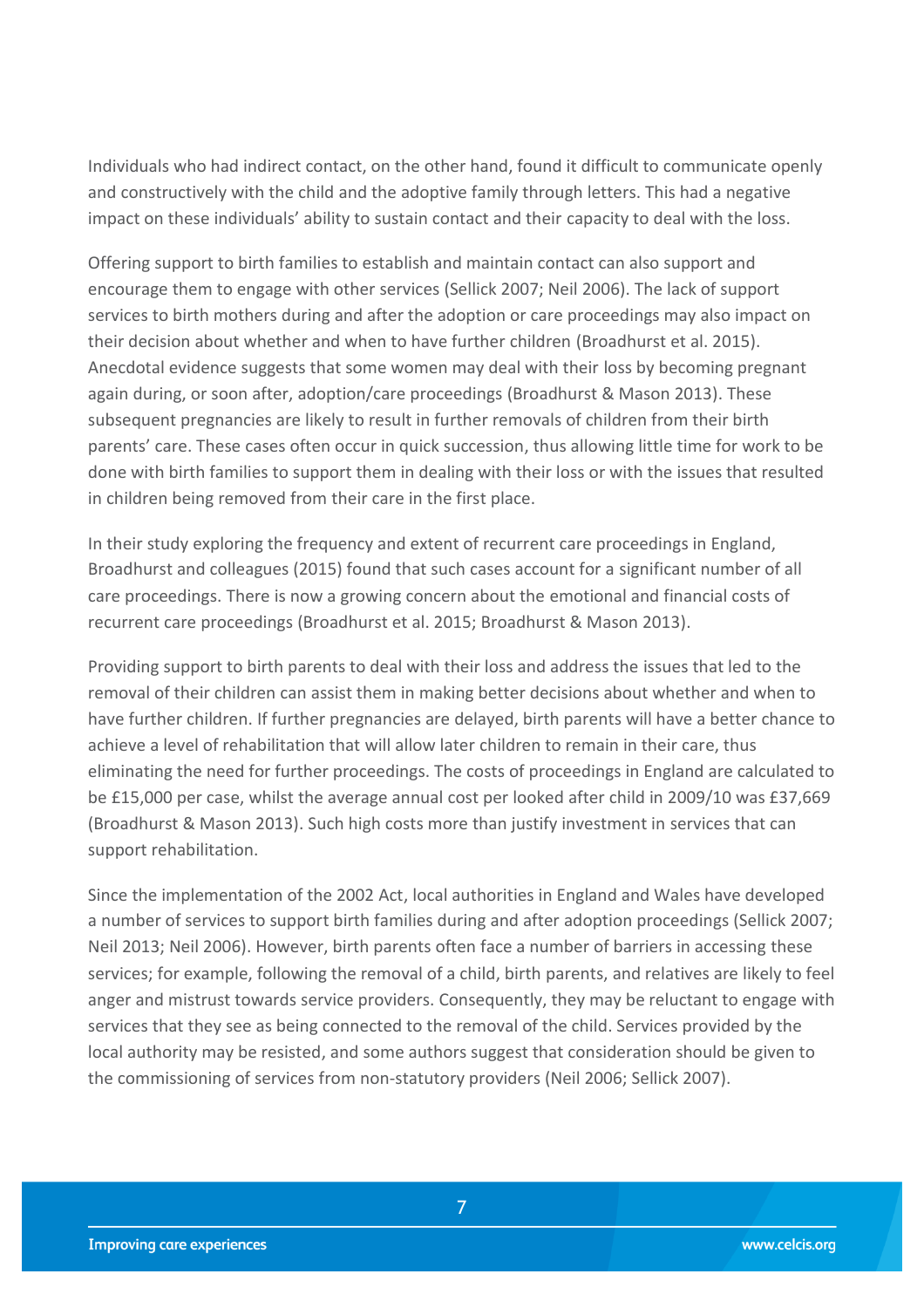It should also be recognised that birth parents and relatives may be grieving, and find it difficult to engage with services whilst they are struggling to deal with loss; they may be feeling worthless and depressed (Neil 2006). Service providers should therefore be proactive in engaging with birth families (Sellick 2007; Neil 2006).

### <span id="page-7-0"></span>2.b) Contact

Contact between adopted children and their birth relatives is now relatively common practice. Whereas previously infant adoptions would have typically remained confidential, most experts now suggest it is important to take account of each child's age at placement and the nature of their relationship with birth relatives, and consider whether some form of contact following adoption may have potential benefits for the child. Around 70% of children adopted from care in the UK today are likely to have some form of contact with their birth family (Performance and Innovation Unit, 2000). Indirect contact is more common than direct contact, and, as such, is now the standard plan for children adopted from care (Neil, 2004). While some might consider indirect contact more straightforward than direct contact, research suggests that it can be complex and to be successful it requires careful planning and support that is not always provided (Neil, 2004; Selwyn, 2004; Young & Neil, 2004).

Since its introduction, post-adoption contact has continued to raise anxieties amongst some adopters and professionals who worry that it is a potential risk to placement stability. One early concern was that contact could interfere with attachment between the adoptee and adopter (Kraft et al., 1985). However, studies at the time found no evidence of placement instability (Barth & Berry, 1988; Borland et al., 1991) and instead there was an indication that appropriate contact could be a protective factor (Fratter et al., 1991). When compared to confidential arrangements, research has shown that post-adoption contact can promote the adopters' sense of entitlement to parent and help their attachment to the child to be more secure (Fratter, 1996; Logan & Smith, 2005; Neil, 2003; Siegel, 1993; Silverstein & Demick, 1994). Studies have also indicated that contact can aid grief resolution for some birth parents (Grotevant & McRoy, 1998; Neil, 2007).

In the small number of studies where children and young people's views have been sought, they describe a complex mixture of feelings in relation to contact with birth relatives, including positive feelings of happiness and excitement at the same time as more negative feelings of anxiety (Macaskill, 2002; Neil, 2004). There is evidence that post-adoption contact between adopted children who have experienced neglect or abuse and their birth relatives can present a complex set of benefits and risks (Macaskill, 2002; Sinclair et al., 2005). Challenges include situations where a birth parent denies past abuse or avoids children's questions about the past (Macaskill, 2002). Children also find contact very challenging when tensions between adults are apparent and where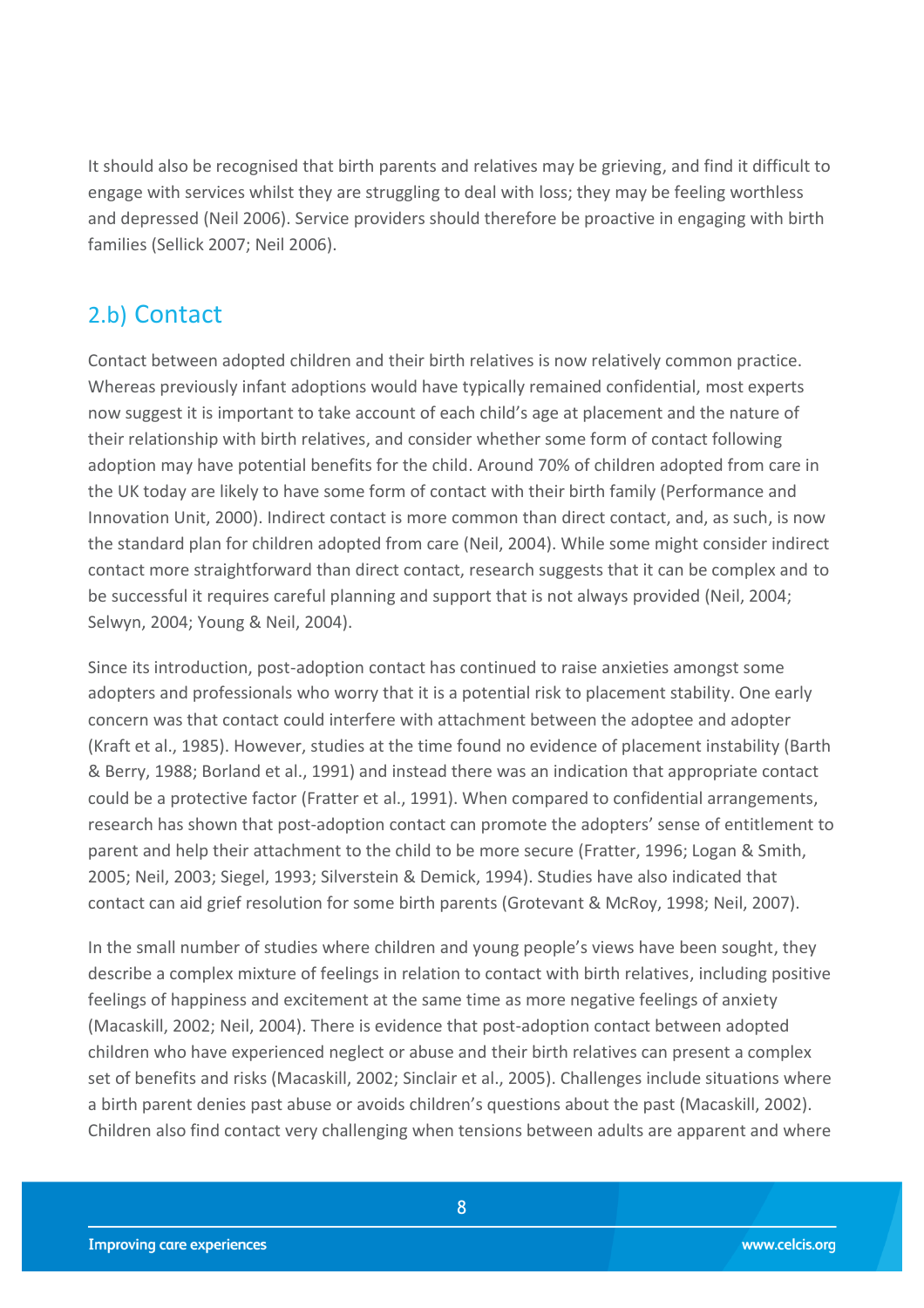these remain unresolved (Fratter, 1996; Macaskill, 2002). Despite the challenging nature of contact, most children with contact report general satisfaction and a wish to continue (Adoption Policy Review Group, 2005; Logan & Smith, 2005; Neil, 2004; Thomas et al., 1999). However, readers should also note that some children with no contact also express satisfaction and a small proportion are adamantly opposed to contact (Thoburn et al., 2000; Thomas et al., 1999). Decisions regarding contact must, therefore, be guided by individual circumstances and a commitment to achieving good long-term outcomes for children.

### <span id="page-8-0"></span>2.c) Recent policy trends

Child protection systems necessarily focus on protecting children: they rarely attend to the needs of birth parents and other family members affected by the removal of a child. However, practitioners and others have often reported that birth parents have significant needs for support in dealing with the adoption process and its aftermath. Recent changes in adoption policy have begun to acknowledge these needs. In England, the 2002 Adoption and Children Act requires local authorities in England and Wales to offer birth parents a support worker who is not the worker for the child, and birth relatives have a right to request an assessment of their need for post-adoption support. A similar provision is included in the Adoption and Children (Scotland) Act 2007. The 2007 Act gives responsibility to local authorities to provide adoption services to a number of persons involved in the adoption process, including birth parents (Section 1 (3)). Section 1 (5) defines adoption services as services consisting of, or including, the provision of:

- 1) Counselling
- 2) Guidance about adoption
- 3) Any other assistance that the local authority judges to be appropriate in a particular case

These are welcome developments; however, as Broadhurst and colleagues (2015) have argued, only a small number of children involved in care proceedings will be adopted. Most looked after children are in long-term foster or kinship care and there are no statutory requirements to provide post-removal support to birth parents of these children. Moreover, a mapping exercise (Sellick 2007) and evaluation (Neil et al. 2010) of the provision contained in the 2002 Adoption and Children Act indicates that the availability and quality of services were variable and that service uptake by birth parents was low due to a number of barriers, such as:

- Birth parents' anger with and mistrust of service providers
- Being refused a service due to current care proceedings
- Having to travel to see a worker
- Timing and parents' 'readiness' to do the work or to accept the adoption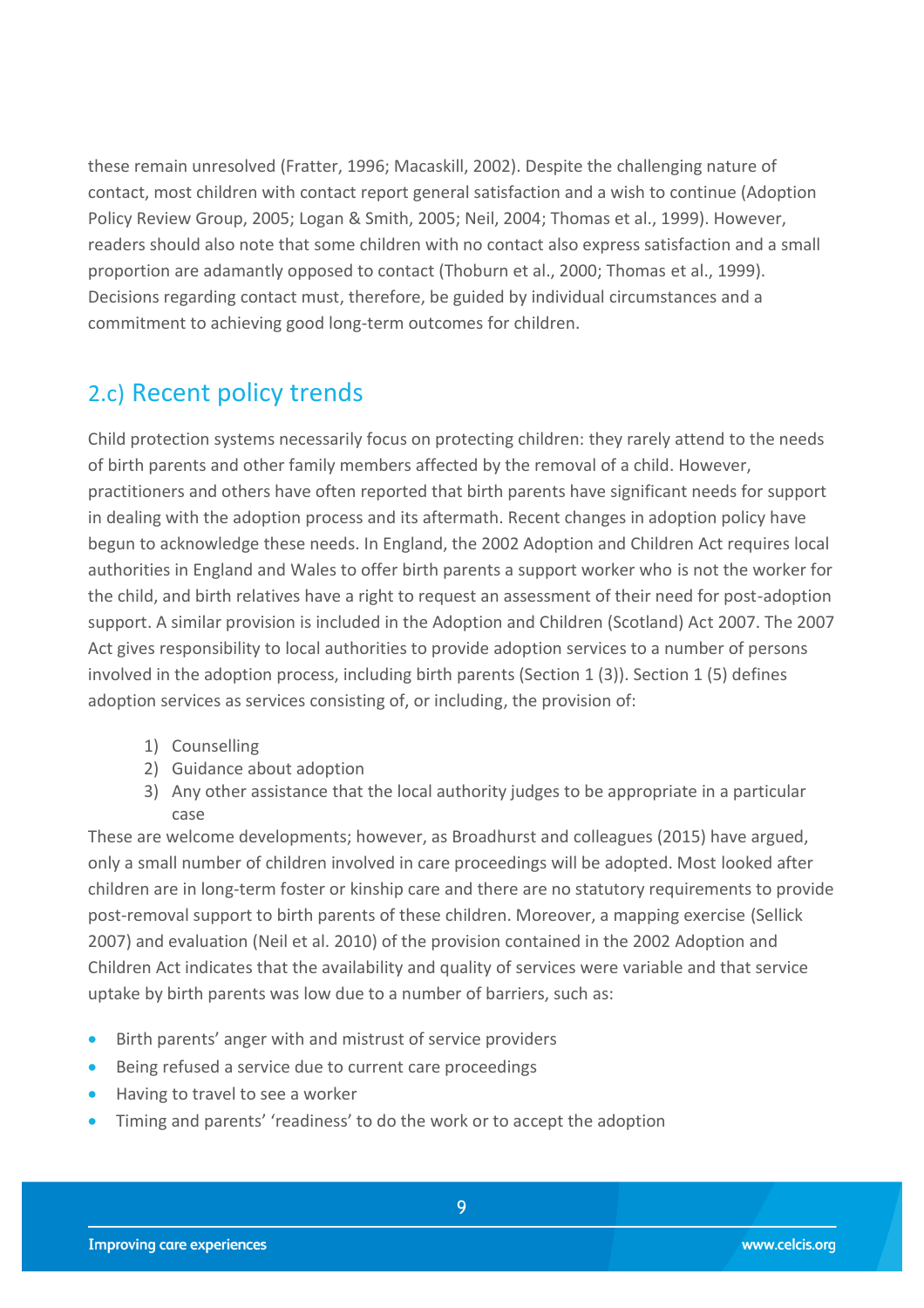- The support service being seen as another 'authority'
- **•** Parents' feelings of depression and hopelessness
- Lack of persistent follow-up by the support agency

No similar research findings exist for Scotland, so it is unclear what impact, if any, the Adoption and Children (Scotland) Act 2007 has had on service provision and uptake. It is likely, however, that similar issues to those identified in England and Wales will affect the availability, quality, and uptake of services to birth parents in Scotland.

## <span id="page-9-0"></span>3) Present study: Aims and methods

The aims of the study are twofold:

- To increase knowledge about birth mothers' needs, experiences and perspectives in a way which allows researchers, decision-makers, professionals and policy-makers to develop more appropriate and effective ways to support them.
- To evaluate the *Chance4Change* project, addressing issues of process (how the project works) and outcomes for women and children in a way that identifies the impact of the intervention and highlights the implications of findings to support ongoing development of the services.

The study employed a mixed methods approach which included semi-structured interviews with birth mothers (n=4), case file and documentary analysis (n=4) and online questionnaires distributed to professionals at Scottish Adoption (n=20) and external referring organisations (n=11). This enabled the research team to gather information from multiple perspectives about, amongst other things, the:

- context of the service
- $\bullet$  efficacy of the service
- **•** profile of service users
- **·** service delivery process
- mothers' experiences and perspectives of childhood, families and being parented
- mothers' experiences of the removal and post-removal processes and of support made available to them.

The evaluation broadly followed a 'Realistic Evaluation' (Pawson and Tilley 1997) approach, taking cognisance of the different circumstances through which individuals come to be involved with the *Chance4Change* service, and interpretations of success. The data analysis was primarily thematic (Braun and Clarke 2006). The findings in this report are primarily those related to the evaluation of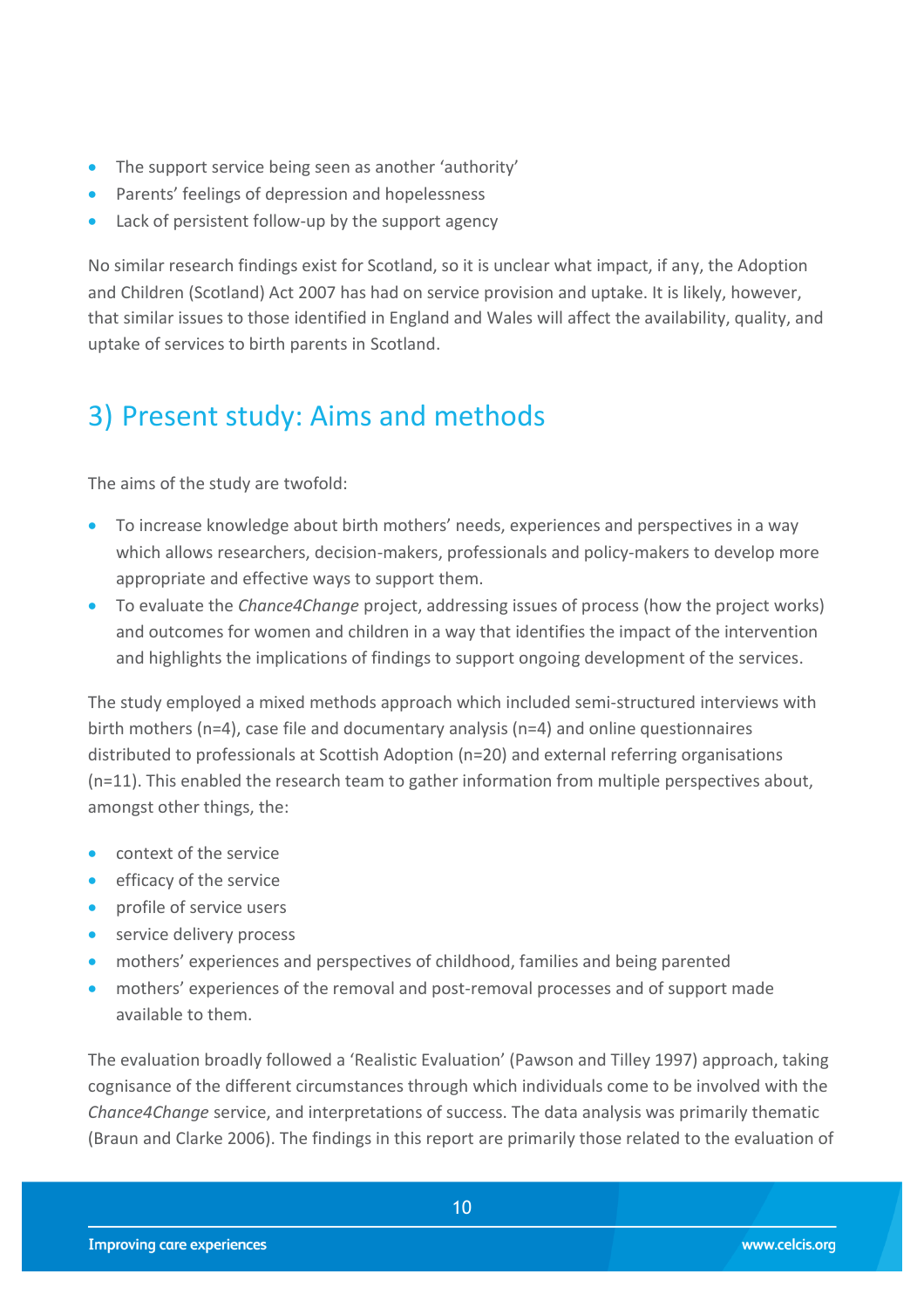the service; further detailed analyses of the data will be conducted to explore and understand these women's experiences and needs. These analyses will be reported in subsequent outputs.

We present the findings in three sections. The first of these sections considers the birth mother's perspectives, the second the worker's perspective, and the third the wider stakeholder perspective. We urge readers to consider each of the views to be a partial insight into the services provided:

- Birth mothers provide essential information about their experience of the service within the context of their lives, but they may be less aware of the rationale for service delivery or the full range of support offered to all mothers.
- Workers provide detailed understanding of the intent, scope and operational content of the service, but will be less aware of how this is experienced by birth mothers or perceived by other stakeholders.
- Wider stakeholders such as referrers will be able to give a broad overview of the service situated in the wider context, but they may be less able to provide detailed information about the content of the service.

These perspectives may overlap and/or differ, and so it is important to bring them together to develop a holistic picture of the service provided. We end the report with a conclusion that considers all the perspectives we have gathered and summarises key points.

## <span id="page-10-0"></span>4) Findings 1: Birth mother perspectives

## <span id="page-10-1"></span>4.a) Early experiences of extreme adversity

The four women who agreed to take part in the research were all Scottish and aged between 20 and 31 years of age. The women's accounts of growing up and young adulthood included examples of extreme and multiple adversities experienced over many years. Their stories highlight instability and a lack of agency or opportunity to improve their lives. Personal experiences of physical and sexual violence in childhood and adulthood were common to the women's stories. They reported physical and mental health issues as persistent features of their lives. State intervention and care experiences were a common feature. All of the women had a long history of involvement with social services due to their own and their family's vulnerabilities.

For example, one participant with learning difficulties described a complicated history in childhood of caring for her mother who had a serious mental illness, rape by a neighbour, becoming looked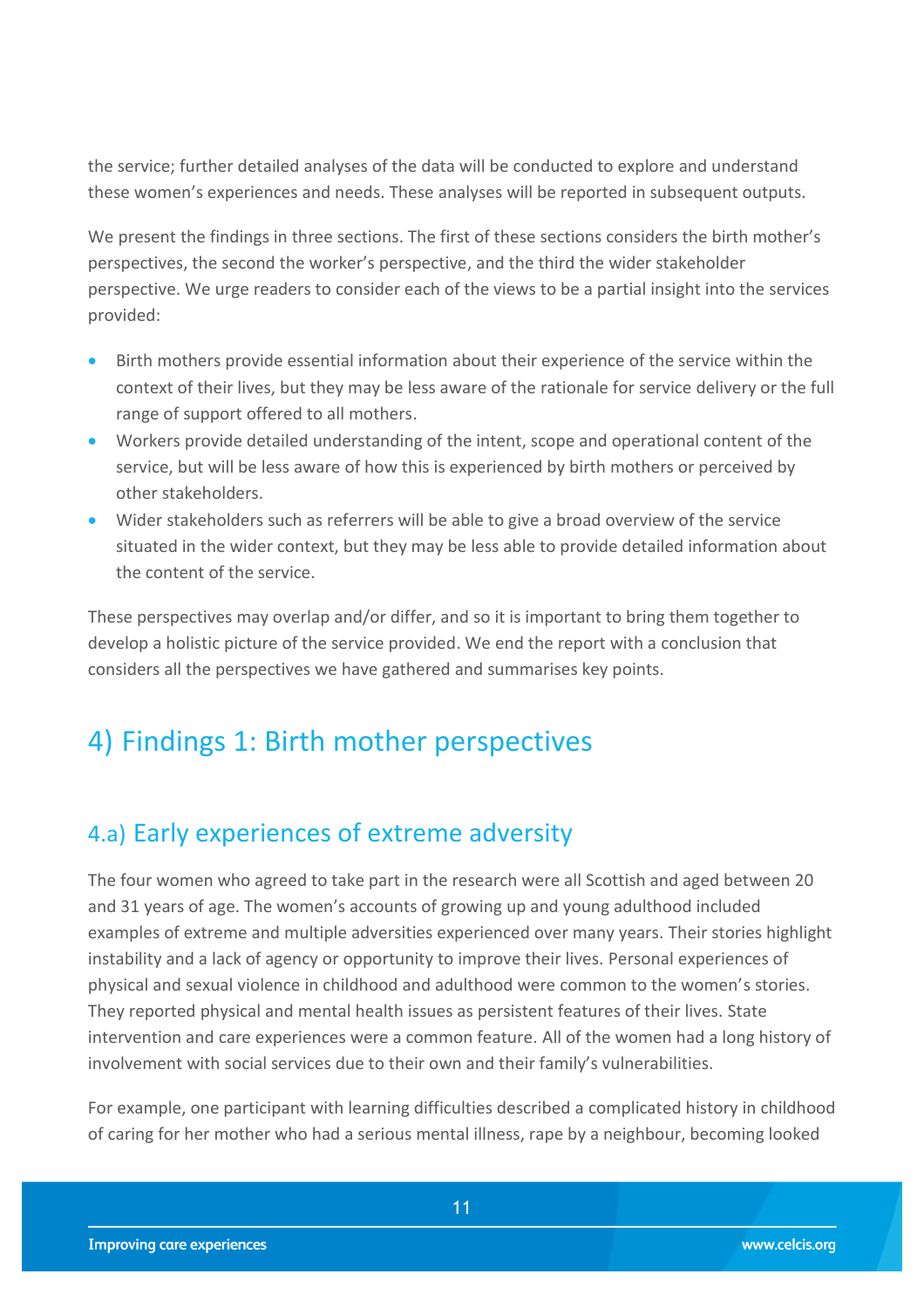after, and in adulthood, domestic abuse perpetrated by her children's father, and her own emerging mental health issues.

Loss was also a feature of these women's lives. One described multiple losses that she had experienced throughout her life and that continued to have an effect on her, including the death of her grandmother, separation from her partner, estrangement from her brother and loss of her mother when as a child she became looked after. She had also experienced three miscarriages. She said:

*All together I've had five children and all five of them have been taken away from me whether it's the two that have been born or the three that have died. (Birth Mother)*

### <span id="page-11-0"></span>4.b) Their children

Most of the women had their first child when relatively young, aged between 17 and 21 years. Between the four women, ten children had been born, all of whom had been permanently removed. Four of these children were removed at birth or soon afterwards. Four children had been placed with adoptive families and two were waiting for the adoption order to be granted. Two children were in kinship care and two children had a plan for permanence with their current foster carer.

## <span id="page-11-1"></span>4.c) Referral to Chance4Change

Between December 2013 and May 2014, external professionals had referred three of the participating women to the *Chance4Change* programme; referrers included a social worker, support worker, throughcare and aftercare worker. Engagement with the programme started one to three months after the referral.

The other participating birth mother was already involved with Scottish Adoption. Since 2000, she had been receiving post-adoption support to deal with her own adoption, to establish contact with her birth family and, more recently, to deal with the permanent removal of her own children.

Most often, referrers recommended the service to women because they were struggling to deal with feelings of loss, guilt, shame, and anger. Two referrers also noted that they had already worked intensively with the women but that there had been little or no change; they suggested that the women lacked an insight into what needed to change to increase their likelihood of keeping any further children.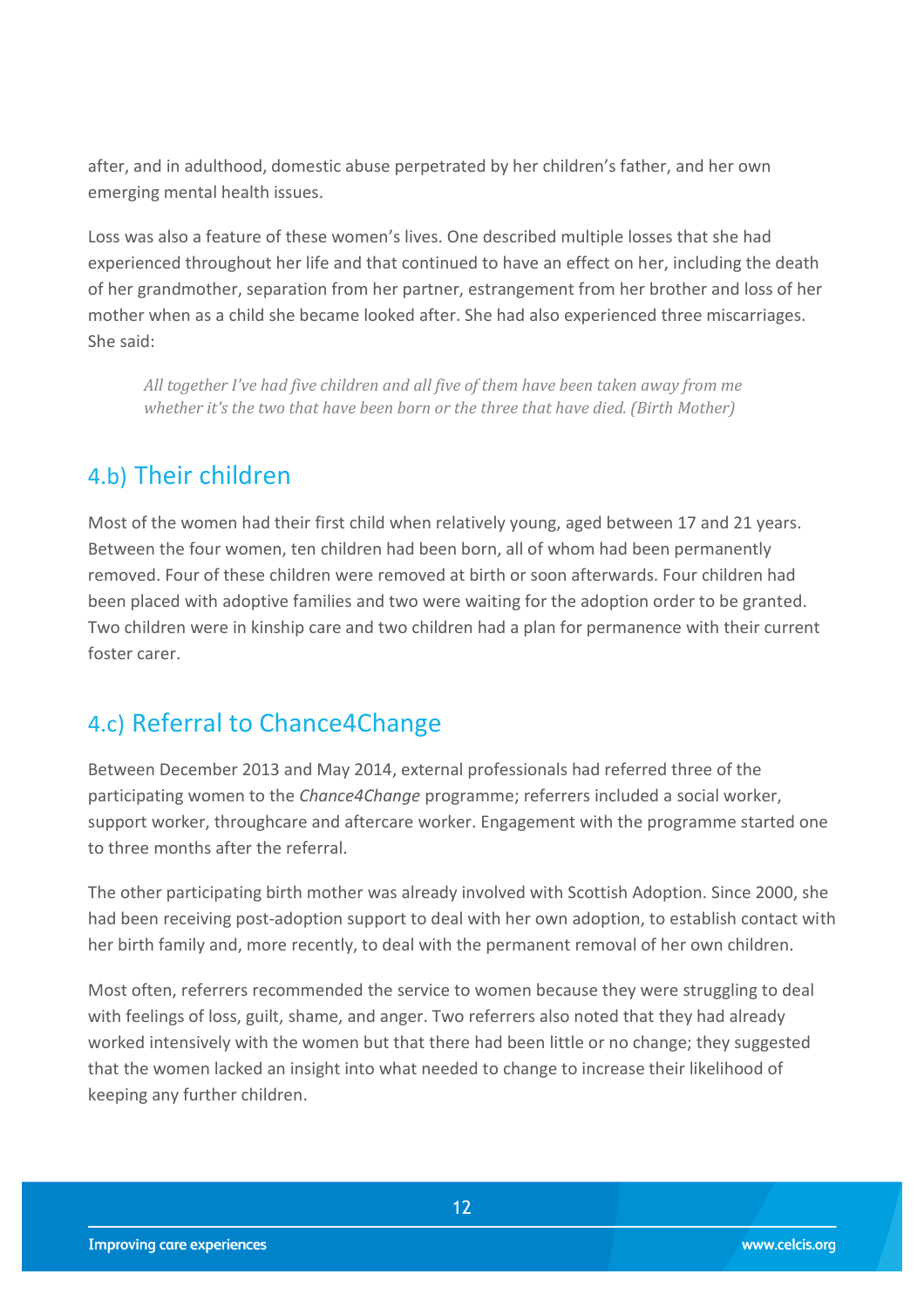## <span id="page-12-0"></span>4.d) The experience of having a child permanently removed

#### <span id="page-12-1"></span>4.d.i) Distress

The women described the distress they experienced when the authorities removed their children, and their feelings since this occurred. One woman described the emotional impact of the moment of physical removal of a baby from the maternity ward:

*Birth Mother - I wouldn't let them take my boy not whatsoever I'd have him in my hands and [name] took him just for two seconds so that I could calm down so that the midwives could get me to calm down and everything, and I was shouting in the social worker's face and everything. Went to grab my boy back off AR and he wouldnae give me him, he handed, he handed[child] over, worse thing he could have done honestly the worst thing he could have done. He went, eh, the social worker got, went and got court orders and I ripped it up in front of him and everything, I didnae care I was like no you're no having my son, you've got my daughter you're not having my son and yea, they got security and everything that was a really bad night that night. I wouldnae leave the hospital either I asked them to keep me in for the night because I wouldnae leave…They wouldnae keep me in, they sent me home.*

*Researcher - That must have been very distressing all of that.*

*Birth Mother - Yea, I fell asleep on the way back on the bus, eh I got off the bus and I couldnae walk. I couldnae walk from the bus stop to my door because, kind of getting off the bus without your child, knowing that your child is somewhere else, ken, I was near enough collapsing as soon as I, as soon as I got in my house that was it, down on the floor, I just, you know.*

The same woman described the enduring nature of her distress over the four years since her children were removed:

*It's still really sore, I'm missing them… I still, I speak about my children every day, eh and it's without a doubt I'm always, always talking about them, obviously I would I miss them to bits you know, I'll cry about them every day, I cry myself to sleep, you know, I cannae sleep without like having dreams about them, see I'm nearly crying already. (Birth Mother)*

#### <span id="page-12-2"></span>4.d.ii) Frustration and a sense of injustice

The women's accounts also indicated that the *process* of assessment and removal was as important to them as the outcome. Where the authorities had handled these processes in a way

13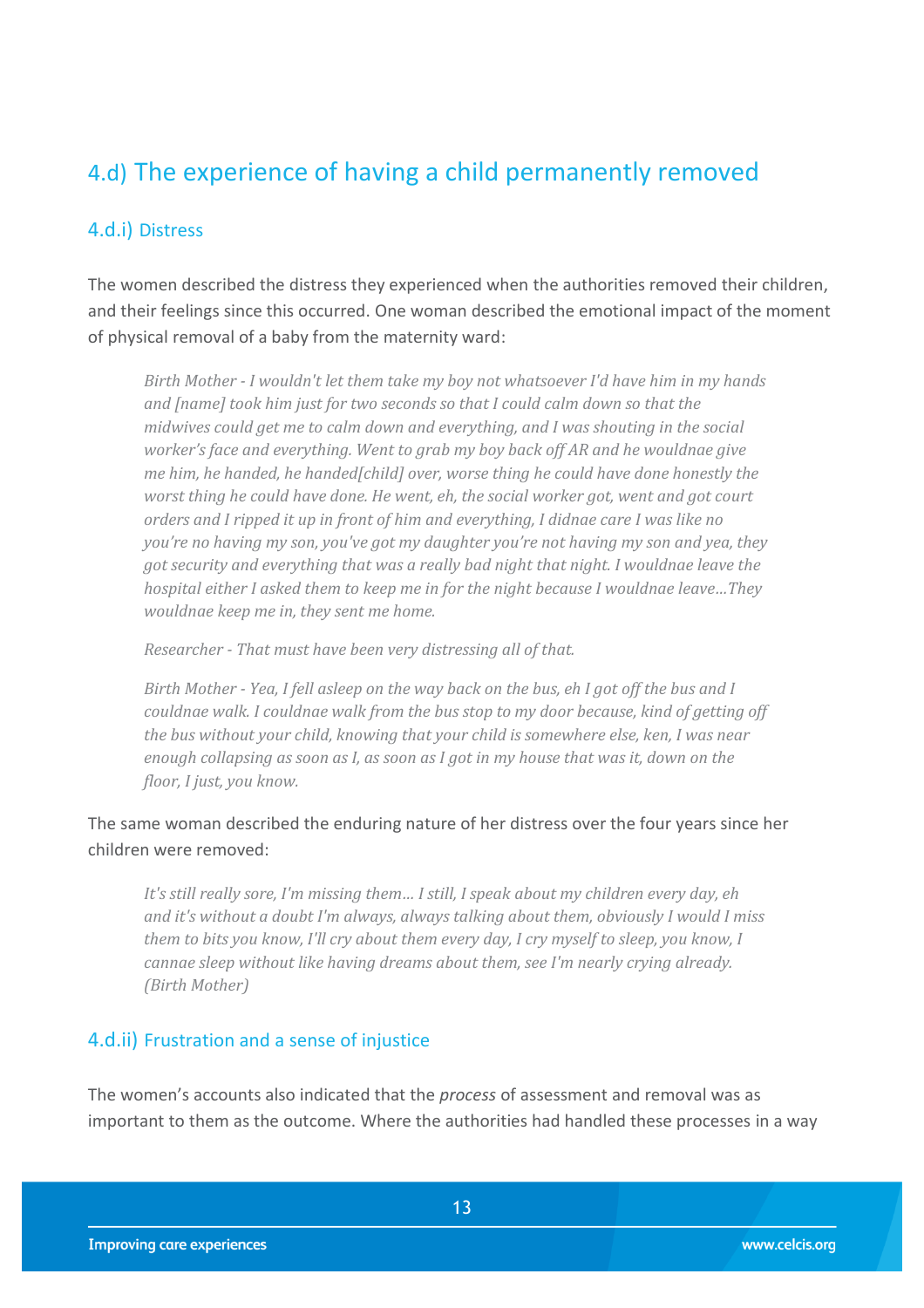that the women felt was unfair, they felt a sense of injustice. This sense of injustice persisted and acted as an ongoing barrier to accepting the decision. One explained:

*People are telling me to let go of this and try and like accept the fact that my children are in care, and I can't because of what the social workers done to me. It's not because that anything went wrong and I'm denying that, it's the fact that I tried my best to get the support that I needed and the social worker just would not give me it. I asked for mother and baby unit, they turned around and said to me there wasn't one in Scotland and then when I turned around and said that there was one down in England near my family, they turned around and said there wasn't one in the UK. (Birth Mother)*

Some aspects of the process of transition from foster care to adoption also proved difficult for the women. They felt a sense of frustration when promises had been made, and, in their eyes, not kept. One said:

*The foster carer where I used to go and see the children, she had just [child] she had pictures up to that and she turned around and said whatever happens to the children, whether they were going in care or whether they were coming back to me I would get them pictures, I've no even got one picture of them. (Birth Mother)*

Uncertainty regarding the whereabouts and wellbeing of adopted children was also a source of concern for women and appeared to contribute to their difficulties coming to terms with the loss of their child. One woman said:

*I don't know where they are or who they're with, you know, so it's a lot of worry for me. (Birth Mother)*

#### <span id="page-13-0"></span>4.d.iii) Inability to move on or rebuild a positive identity

Women's accounts suggested that they were still struggling to make sense of the permanent removal of their child. This difficulty appeared to be ongoing for the women even when the child had been removed many years earlier. For example, at one point a mother suggested that she did not have difficulties and did not understand the decision:

*it's … I haven't, you know, I haven't been given a reason why my kids were taken away. All I'd been told is that I was irresponsible and that I had a learning disability, that's all I'd been told. I didn't be told why they were taken or nothing… So obviously that's hurt me like throughout, cause I've had to live these four years without my children, without the reason of knowing why, you know, and it's heart breaking me yea (Birth Mother)*

The same woman at times indicated awareness of her vulnerabilities and needs and other times she was less willing to identify potential problems with her capacity to parent:

14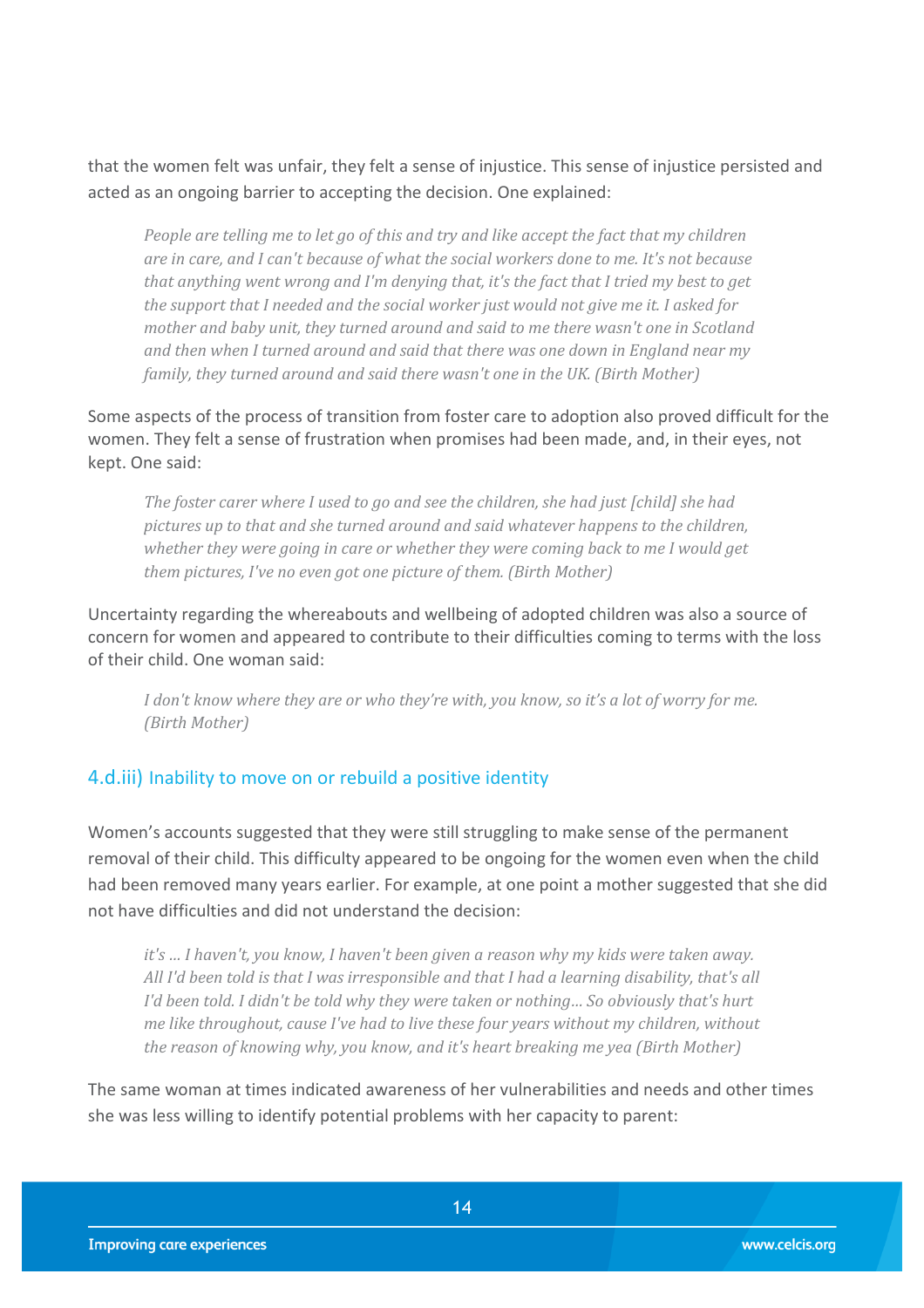*I don't understand there's nothing wrong with me, like until I find out, you know, at the moment I've said there's nothing wrong with me. When I had my children there was definitely nothing wrong with me…*

*… [the children's father] he used to beat me up and everything as well… It's another reason why I think it might have been a loss of the children, because I didn't tell them that I was being beaten up from him, but I had to stop going to contact because I was getting bruises… The more I stopped going to contact, the more they thought I wasnae interested. (Birth Mother)*

Being unable to resolve the complex and competing perspectives had meant that women were stuck and unable to make the significant changes in their lives, even though they were motivated to tackle their problems.

Women also expressed some uncertainty about what their current role or position might now be. For example, in describing a visit to her child's nursery during one of their supervised contact sessions, one woman explained that she did not pick up a recipe leaflet that was available because:

*…I didn't feel right picking something up […] when obviously it's for the parents and his nana is his guardian eh. (Birth Mother)*

In this way, the birth mother felt excluded from the validated status of 'parent' but was unclear about what was now appropriate for her to 'do' or 'be'. She acknowledged that her identity as 'mother' was no longer straightforward, but she had little idea about the nature or status of her new role or how she should perform it.

## <span id="page-14-0"></span>4.e) Service processes and aspects particularly valued by birth mothers

All the women interviewed spoke positively about the support offered by their *Chance4Change* worker, one said:

*This service is a really good service, it's one of the best services that I've worked with. (Birth Mother)*

Aspects of the service that were particularly valued were its flexibility, consistency, and openness. The women valued regular and extended periods of support and noted that this was not typical of their experiences with other services:

*Researcher: Anything else that you would say is different about working with [worker] from other people you've worked with in the past?*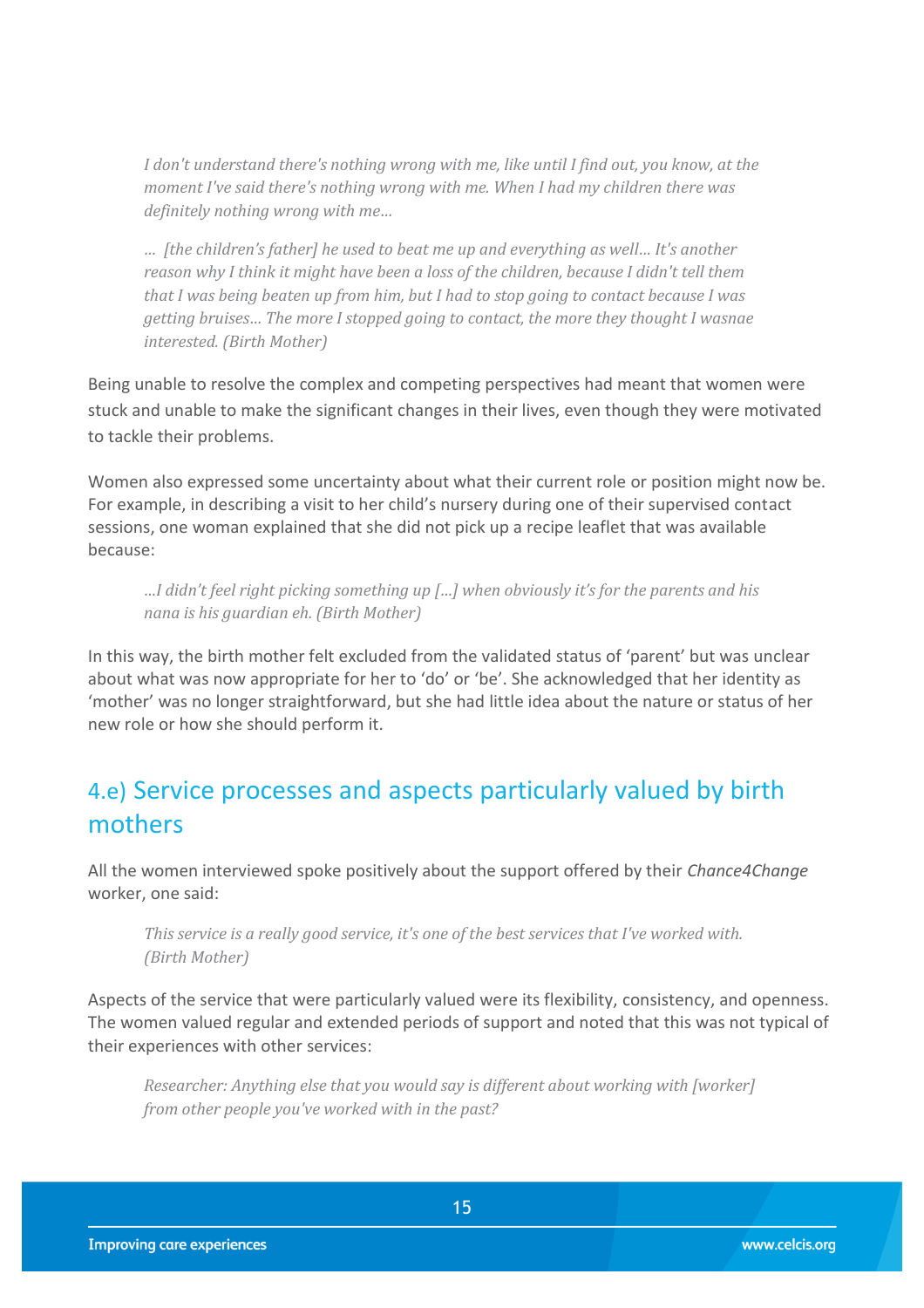*Birth Mother: Eh a lot different, there is a lot of difference; with [worker] at least we've kept in contact for so long, like we keep in contact every week.*

The women also appreciated the proactive nature of the support and the reassurance and care communicated by project workers:

*We're in weekly contact anyway, but at least if we stop contacting for a while she'd contact me straight away, she would worry, she would contact me straight away, whether eh, [name] which is my old throughcare and aftercare worker if I didnae contact her she wouldnae, she won't contact me she'll wait until I contact her. (Birth Mother)*

The following edited extract from an interview demonstrates some of the ways that a worker developed a relationship and maintained contact with one birth mother:

*Birth Mother: Yea but see like my dentist, and going to the dentist, and like keeping up with appointments, I'm not very good at it at all. And [worker 1] and eh, [worker 2] comes some times to collect me and take me to my dentist appointments or wherever I need to go and [worker 1] does it as much as she can… Em, so, she does, she does, a lot more than she should be doing I think.*

*Researcher: Ok, so but,*

*Birth mother: She's a great support worker* 

*Researcher: Ok so she does more, but actually, you appreciate that extra stuff that she does?*

*Birth mother: She sends me birthday cards and Christmas cards and everything, she never forgets. I just gave her, her Christmas card today and a thank you card because I got to give it to her before […] Christmas.*

*Researcher: Yes, so any other things that [worker 1] does that you find helpful?*

*Birth mother: Eh she takes me for something to eat and a coffee and a chat em. And if I offer to pay for it she never ever lets me pay for it, because she pays for it. But em, I can phone her anytime for anything and she'd be there for me if she can, and if she can't she asks [worker 2] or somebody else, usually its [worker 2], I've meat [her] a few times, [she] dropped me off today…*

Engaging with the *Chance4Change* project also offered the women the opportunity to meet other women with similar experiences and to engage in new activities within a group setting. Whilst all the women welcomed these opportunities, they also talked about some of the challenges they faced in taking part in group work, particularly when members were at different stages of their journey.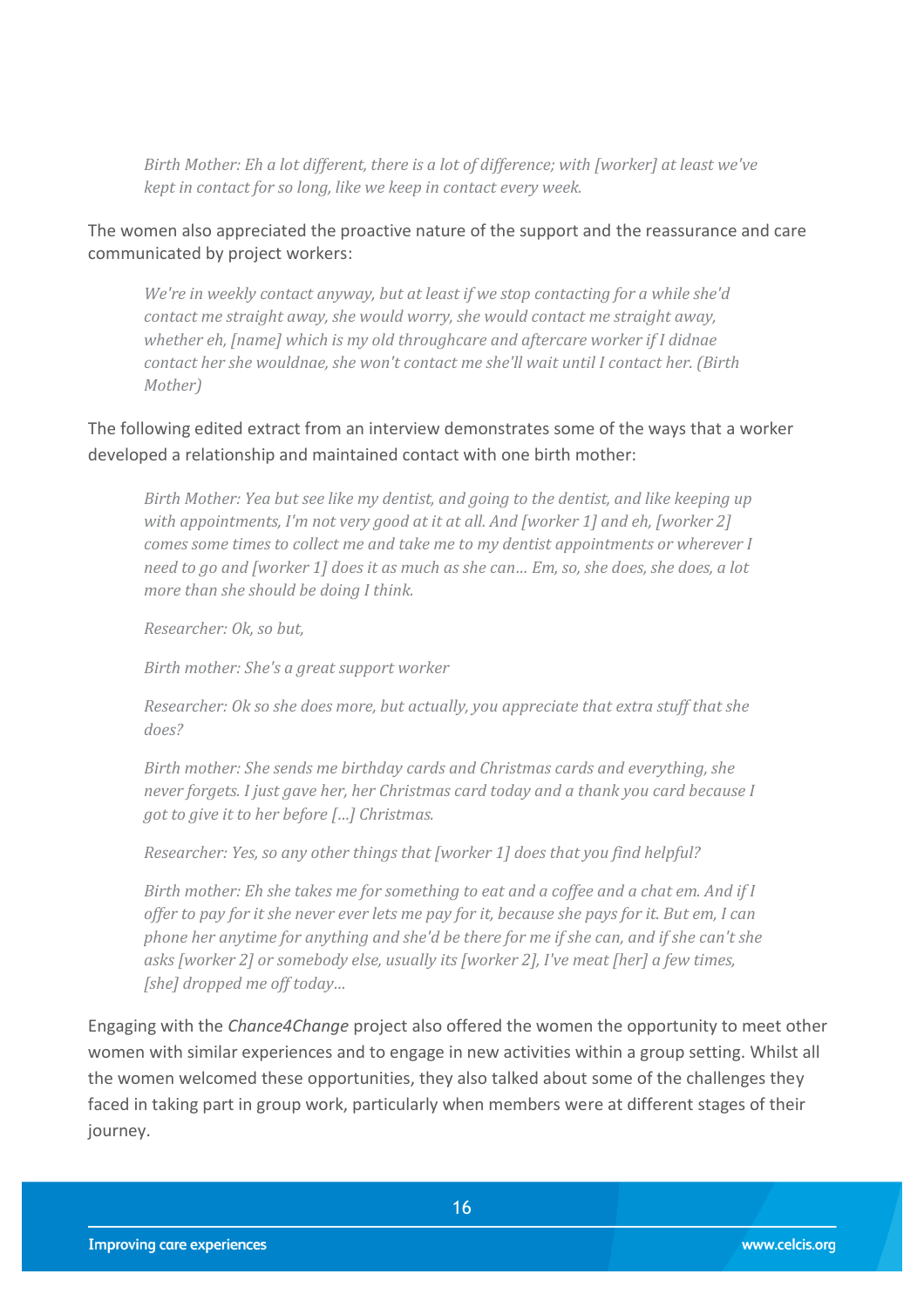## <span id="page-16-0"></span>4.f) Impacts particularly valued by birth mothers

#### <span id="page-16-1"></span>4.f.i) Dealing with upset, isolation and understanding

Engaging with the service produced some relief for the women in respect of the pain and upset they were feeling. The women valued the opportunity to talk with someone about their experiences and the relief that this brought:

*I've got this little knot in my heart, it's the only way, best way to describe it, a knot in my heart. When I speak about my kids, the knot unknots. See five, ten minutes later it'll knot back up again with all this stress and thinking about the kids and thinking about what happened to me when I was a child, everything, it will all knot back up and it will knot even tighter. Eh so I have to speak, to speak to somebody to get it out again, it will come out again, five minutes it's back in again you know it just doesnae leave me, it just will not leave me. (Birth Mother)* 

The *Chance4Change* project, alongside other services, was also helping to address the sense of loneliness and isolation expressed by some of the women. Women were grateful for the weekly catch-ups with their support workers; these were often the only opportunity they had to get out of the house and socialise:

*Yea, I don't go a lot and that's another good thing about [support worker] is that … she'll meet me at Starbucks and I'll have a hot chocolate because that gets me out the house, because it is getting to the point where I'm bored with being in the house. It's depressing. (Birth Mother)*

The support offered by *Chance4Change* was helping some women to gradually build up their understanding of the circumstances surrounding the child being taken into care:

*…till this day it still baffle's me but I'm starting to, so [C4C support worker] em, slowly telling me what happened and why it happened and I'm getting a better understanding (Birth Mother).*

#### <span id="page-16-2"></span>4.f.ii) Establishing and managing contact

One result of the service that the women particularly valued was support in re-establishing contact with their children. Contact was an ongoing issue for these women. In the cases where the adoption had been granted or was in the process of being granted, comments made in the case files indicate that 'letter box contact' had been agreed. However, it was often unclear how this agreement had been reached and how this contact would operate. Information from the interviews with the birth mothers indicated that there was often some confusion around what the arrangements for contact were, and that prior to their involvement with *Chance4Change,* support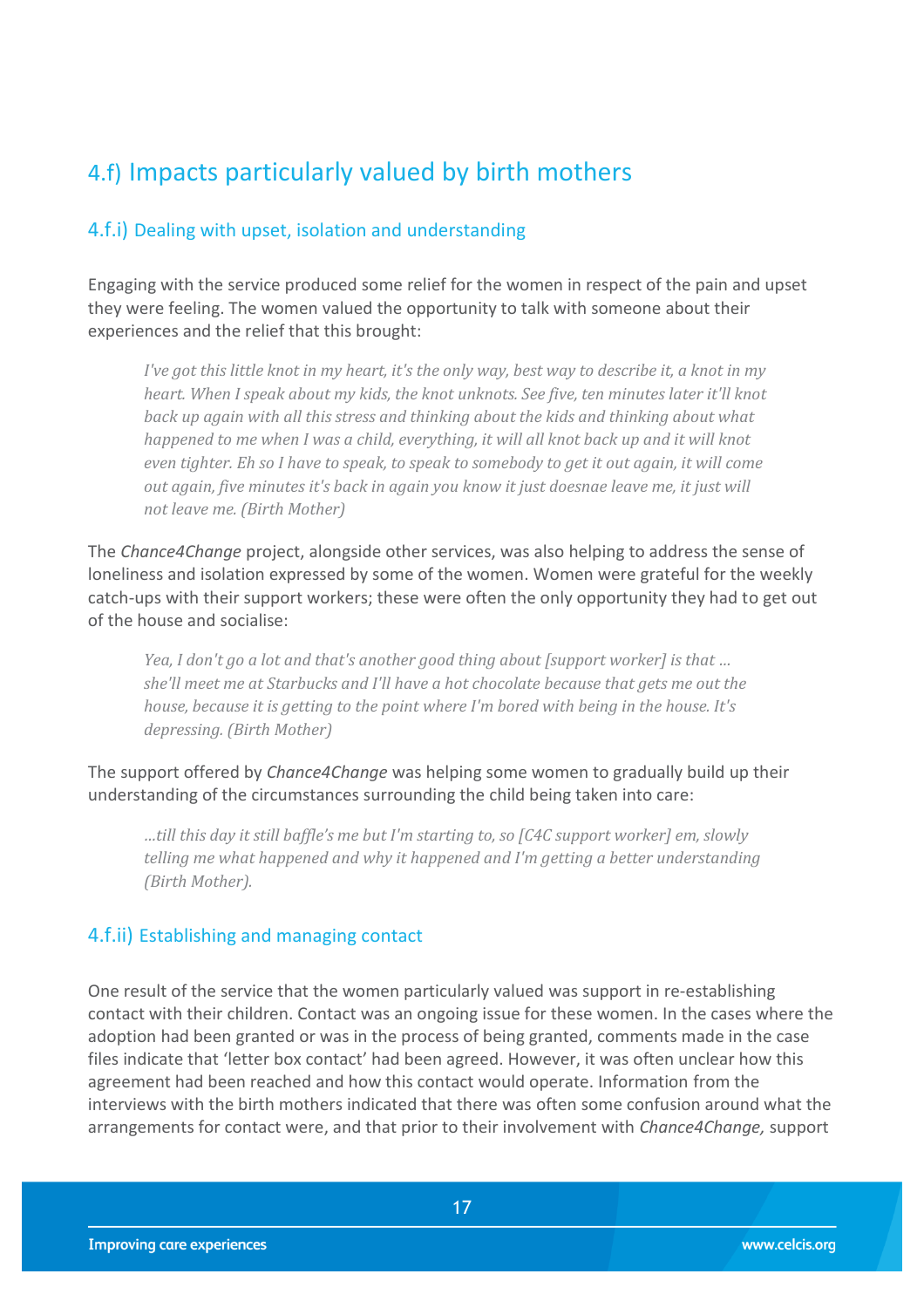to maintain contact seems to have been either absent or ineffective. Without effective support, some had been unable to sustain contact over time:

*…when I was in the panels or when my children were in care they said that I could meet the adoption people, the adoptive parents, now I've like, you know, we've tried and tried and tried, can we meet the adoptive parents, can we meet the adoptive parents, this was me and my ex-partner and this was before… [my children have been adopted] coming up two years in August, and I've not heard nothing from them, I'm supposed to be getting a yearly contact, I was originally going [to] see them, they were going to give me that, and I'm going to see if I can chase that back, and see if I can (Birth Mother).*

The birth mothers interviewed were keen to re-establish contact with their adopted children. Information from case files and interviews indicate that the *Chance4Change* workers were proactively supporting women to re-establish contact with their adopted children. For example, the service achieved this by contacting the local authority social workers who had dealt with the adoption cases to clarify the details of the original plan for contact and the circumstances of its breakdown. Workers also helped women to write letters for the child and the adoptive family.

The fact that the women depended on this support to maintain contact generated a strong motivation for them to engage with the service:

*I know I will always need the adoption agency em, with their, like my contacts for [child], em they're the ones who get the letters and the photos and then they send them on to me so the adoptions agency is always going to be part of my life and I'm quite happy with that (Birth Mother).*

#### <span id="page-17-0"></span>4.f.iii) Managing relationships and accessing services

Birth mothers identified a need for support with managing their relationships with other professionals and family members. They viewed this as an important component of the support offered by *Chance4Change*, and something that assisted with accessing additional services as needed.

One participant received support from *Chance4Change* to negotiate and maintain their relationship with workers within an additional service. This allowed any concerns or questions that the participant had to be raised by their *Chance4Change* worker:

*Yea, she speaks to my support workers all the time em, if there's anything, like I'm not too sure about asking them, I'll say to [C4C support worker] can you talk to my worker please and she'll phone them for me no bother at all (Birth mother).*

This participant had been more confident to negotiate directly with services to achieve arrangements that were more suited to her needs.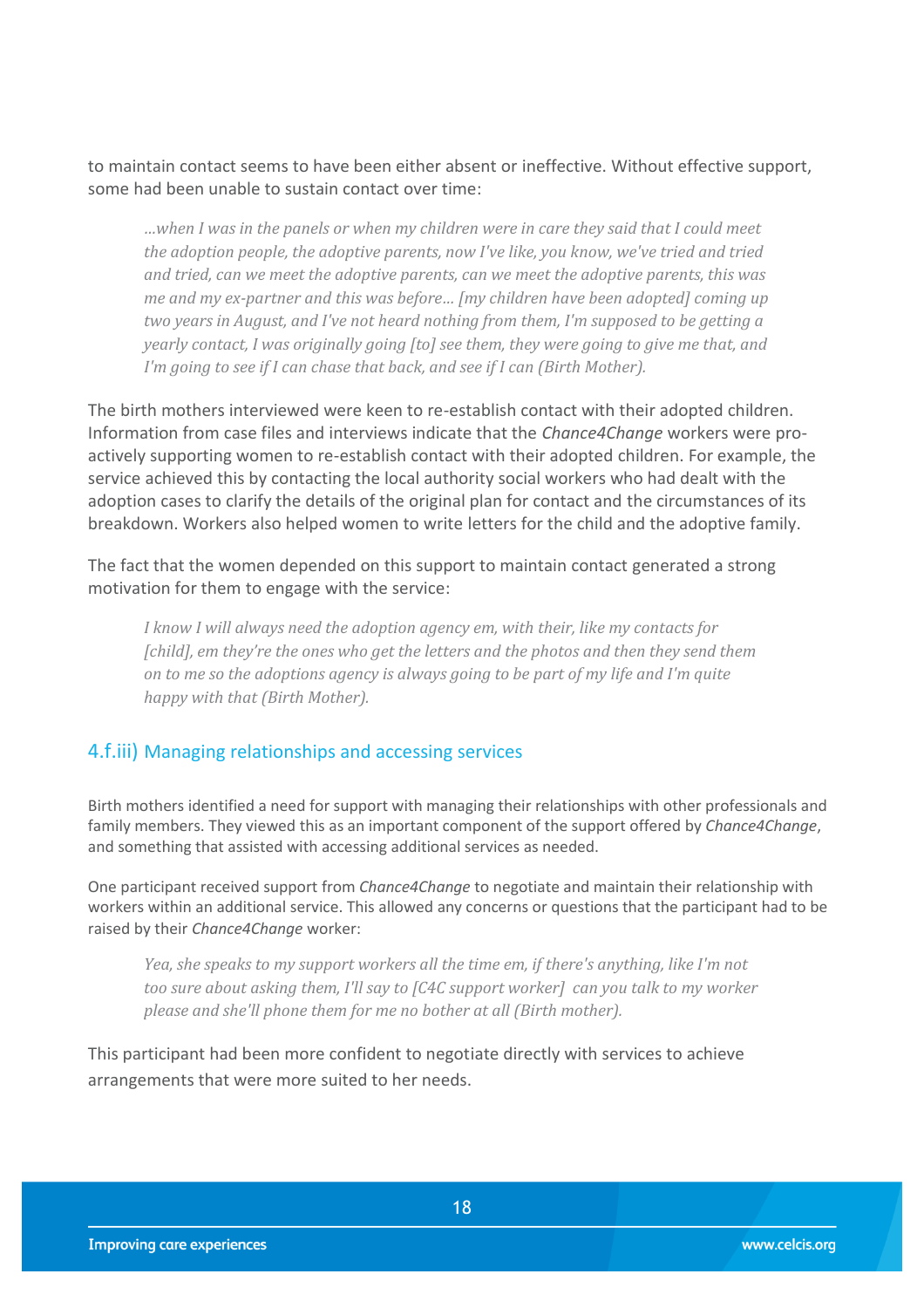Birth mothers noted that the service had helped them to access support that they would otherwise not have been able to access:

*I'm coming off medication and I spoke to [worker] and I said do you know anyone that could put me at ease or help me understand what's going to, what I'm expecting to go through when I come off my medication? And she's managed to get in touch with somebody who's a doctor who can help, em, with what I'm gonna go through. And they've got, they've got like they do groups, they can get in touch with a lot of people as well like a lot of other services and that's, that's quite helpful. (Birth mother)*

Women also suggested that workers were helpful in managing and maintaining relationships within extended families:

*…and then I didn't see [birth mother's parents] for three years, the only time I heard from them was on my birthday or Christmas, em. And they recently got in touch with [Chance4Change worker] and my mum said they would like to see [child] but we don't know how to go about this. And [worker has] been fantastic, […] she talked to me cause she knows how much I freak out about my mum, em, and she's like the go between, between me and my family. Like she'll talk to me and reassure me on things but she'll also do the same for my mum and dad if they need it, so I think that that's good. (Birth mother).*

## <span id="page-18-0"></span>5) Findings 2: Workers' perspectives

We asked workers at Scottish Adoption to complete an online survey to provide views about the *Chance4Change* project. This included workers who were involved in delivering the service and those who worked alongside the project on other matters. The questionnaire was largely qualitative and contained several opportunities to provide open responses. It also contained a number of pre-categorised questions, which have been analysed quantitatively. We received responses from 13 members of staff, of whom eight worked in some capacity within the *Chance4Change* project.

### <span id="page-18-1"></span>5.a) Characteristics of the birth mothers

When considering the birth mothers who were engaged in the project, workers identified a number of adversities that they faced as well as motivations displayed by women who benefit from the project. In this way, they developed a detailed and nuanced picture of the women. The figure below lists some of the key concepts that the workers used in their descriptions: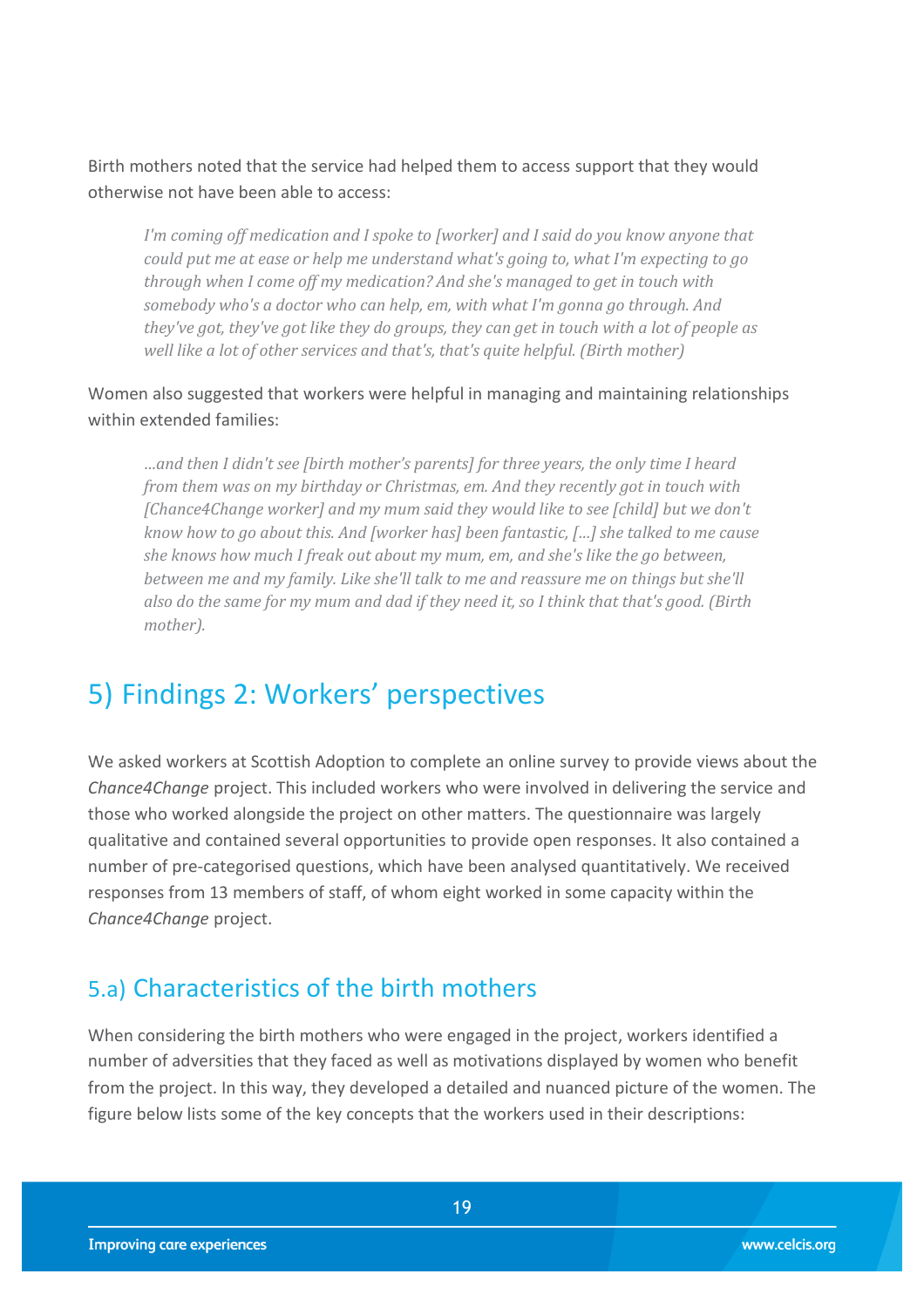

#### **Figure 1: Key concepts from workers' portrayals of birth mothers**

The many adversities faced by these women were also apparent in responses to pre-categorised questions in the survey. These showed that each of 18 predefined adversities was indicated to be relevant by at least 60% of respondents, and for many categories, 100%. Taken together these findings suggest that women using the *Chance4Change* service experience multiple adversities, often simultaneously.

The project focuses on achieving change for the woman; in order to benefit from the services, workers suggested that women needed to have some or all of the motivations listed above. In addition, workers explained that the mothers needed to be 'ready', be committed to working with the service, and have some degree of stability in their life. Some workers noted that they had received referrals for women who they felt were not yet able to benefit. They indicated that this was generally due to particularly pressing issues in their lives, for example, processes to remove their child were ongoing, or issues such as mental ill health, substance use, or domestic violence were currently at a crisis point. In some cases, Scottish Adoption had a prior relationship with the women involved in the *Chance4Change* service. This had advantages; it both enabled workers to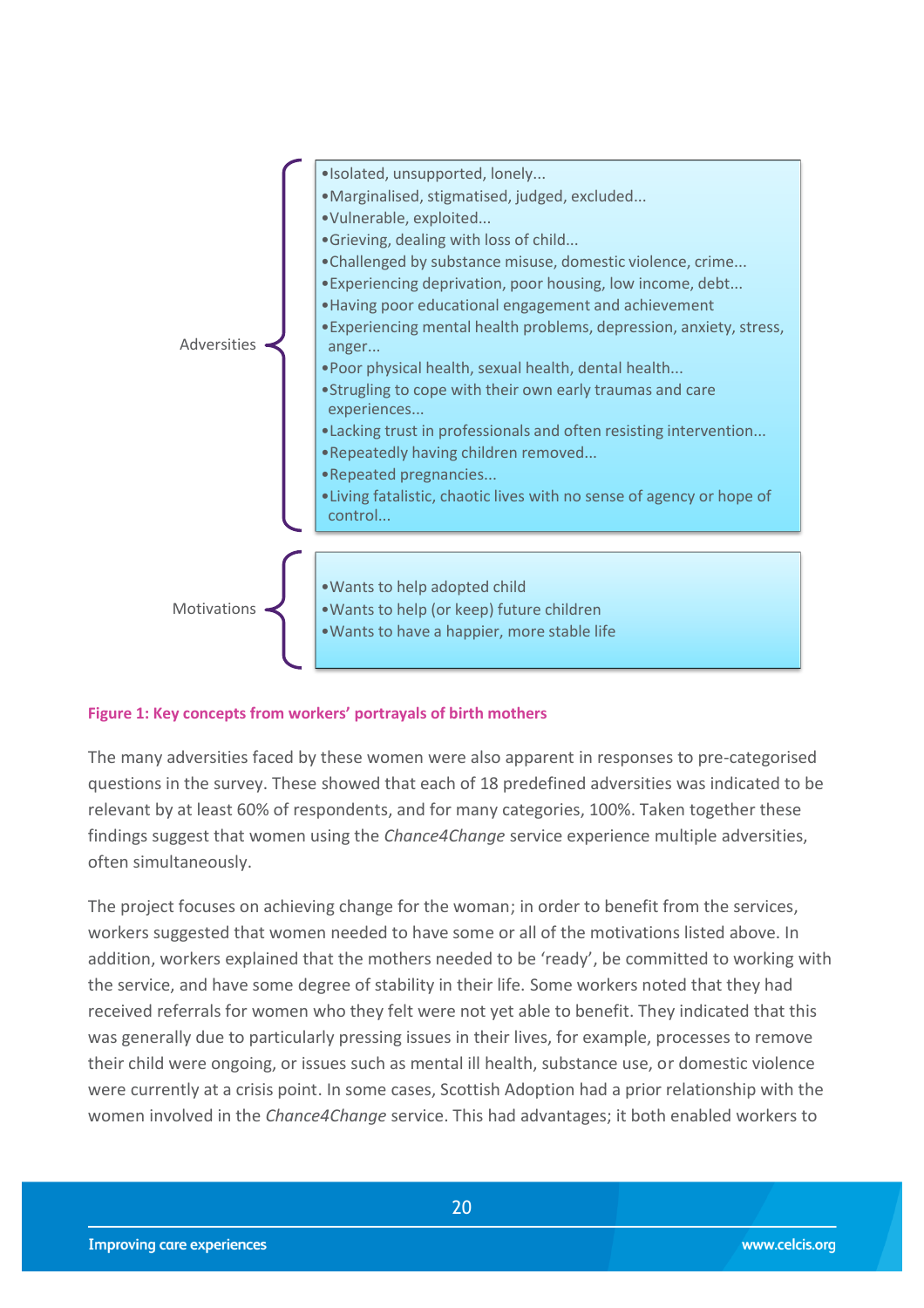be sure that the woman was 'ready' for the project and gave them a head start in building trusting relationships with the woman.

## <span id="page-20-0"></span>5.b) Key characteristics of the service

Respondents described in detail not only what the project did, but the way in which workers went about the work. We note that there is no single model that describes the service. In the figure below, we list typical activities and explain briefly the nature or purpose of the activity:



**Figure 2: Workers' descriptions of project activities**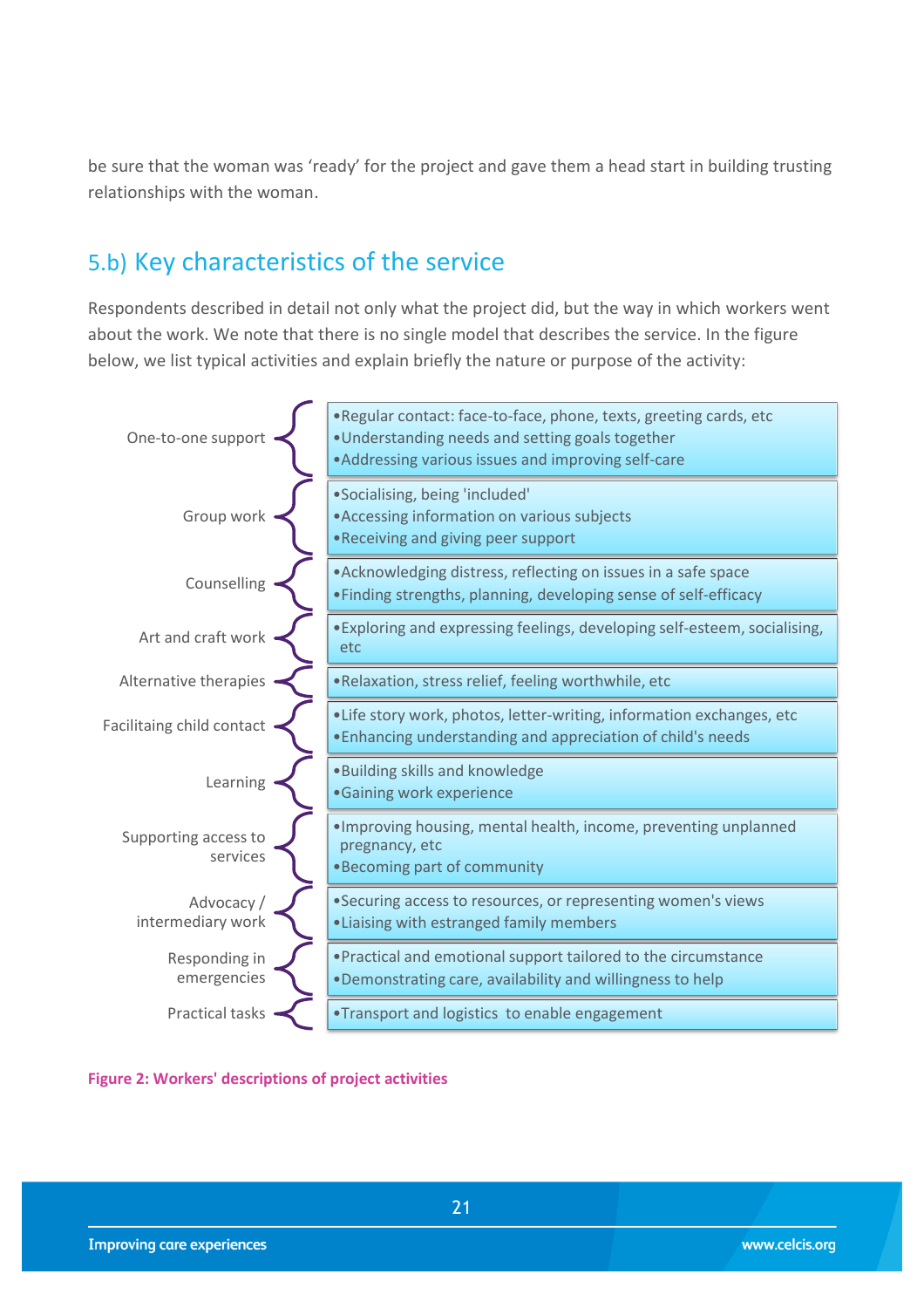Workers defined the project as much by its ethos and the way in which they performed the work as by the substantive content of activities. The descriptions provided by workers illustrate many dimensions to this ethos. We suggest that the overarching ethos is a desire to provide a meaningful, nurturing, and therapeutic experience for each individual woman. Workers enact this through a number of strategies listed in the diagram below:

Providing a meaningful, nurturing and therapeutic experience for each woman •Having a genuine relationship with her •Accepting and valuing her as a unique individual •Being persistent even when ignored or rebuked •Holding her in mind, even when she is not present •Including her in discussions, decisions, activities, etc •Empowering her choices and freedoms •Being flexible for her and responsive to her changing needs •Taking a holistic approach to the wider context of her life

#### **Figure 3: Achieving the ethos**

### <span id="page-21-0"></span>5.c) The difference made by the project

We asked workers responding to the survey to provide examples of successes when working with the women or progress made by the women. Their responses illustrate a range of benefits arising from the project. We have selected the examples to illustrate the diversity of these women's achievements; we present these in the Box below. Despite the relatively short duration of the project, some of these statements clearly describe what might be seen as 'outcomes', ie they seem to represent concrete and enduring changes in circumstances, networks or attitudes. Other statements portray important interim outputs or significant experiences that seem to represent shorter-term benefits and that may be instrumental in leading to long-term outcomes.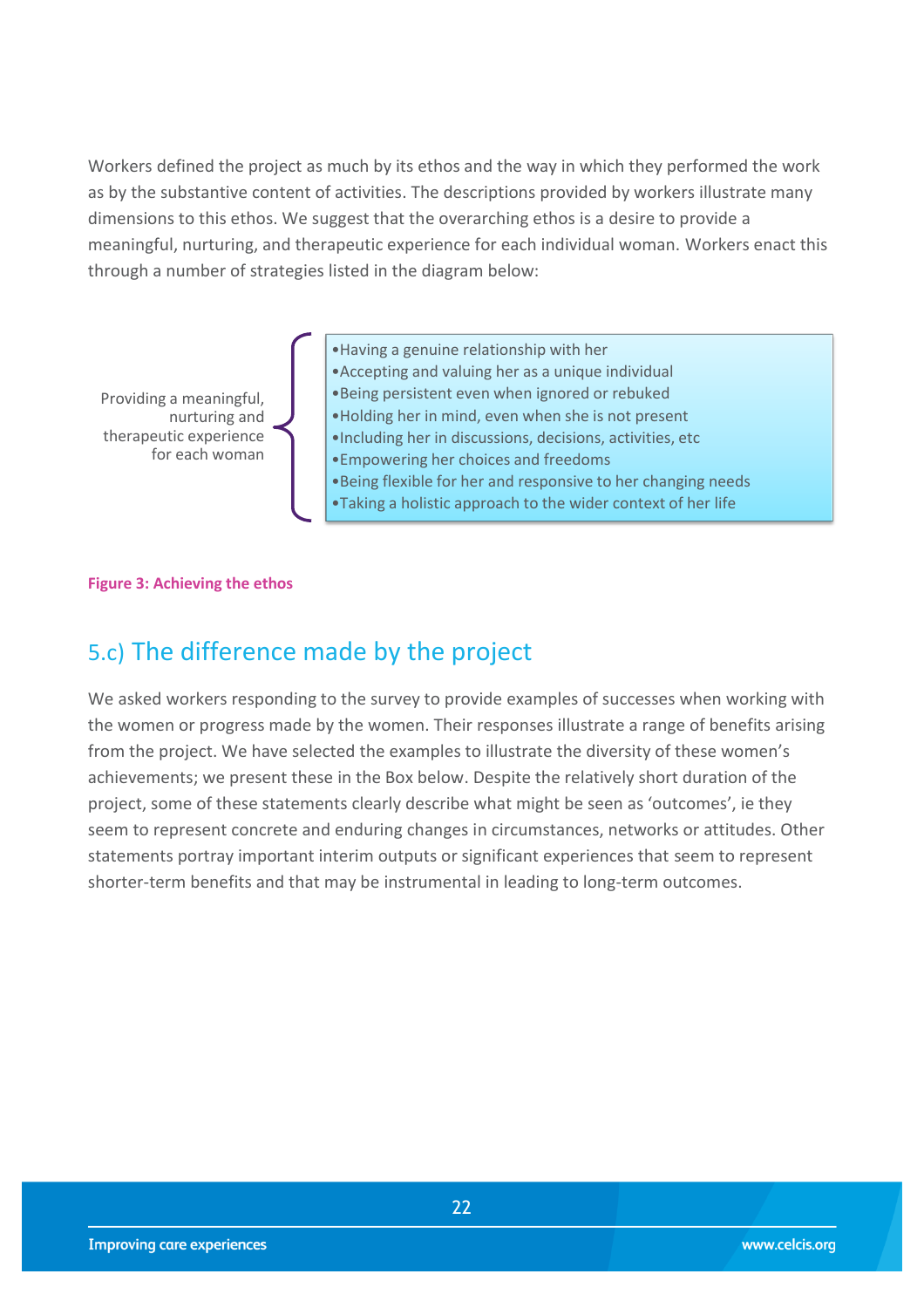#### **Box 1: Workers' examples of women's achievements**

*[She] is now able to manage direct contact with her son who is placed with paternal grandparents, she has moved from needing support to manage annual visits to managing this independently. (Worker, survey response)*

*Birth mother has managed to rebuild her relationship with her adoptive parents, [these] had broken down due to the loss of her children to adoption. Birth mother is now regularly meeting her adoptive mother and is feeling very positive about being part of the family again. (Worker, survey response)*

*Information exchanges have been established with some women and the parents of their adopted child. (Worker, survey response)*

*[She] is now managing her own tenancy having moved from homeless accommodation and is linked in to support from an agency specialising in mental health. (Worker, survey response)*

*None of the women have become pregnant during the term of Chance4change. (Worker, survey response)*

*One woman who had [previously] not been able to take up [an] opportunity for individual therapy has since expressed a wish to do so. Another expressed an interest in joining an adult education or community music group. (Worker, survey response)*

*Progress in building a relationship with a woman who had been very resistant to any social work involvement and very distrusting. This was a gradual process but was a first step in helping her access other services and manage to reliably manage to keep up with an information exchange. (Worker, survey response)* 

*We were successful in building trusting relationships with a small number of women who were able to make use of intensive therapeutic and practical support from us on an on-going basis. (Worker, survey response)*

*We were successful in supporting women's physical and mental health at least during their engagement with the project, and making sure they got to vital appointments and got the care they needed from health whenever possible. (Worker, survey response)* 

*We were successful in supporting women to access contraception and to use our support to talk about their desire for another child and the reasons why this would be problematic for them were they to get pregnant. (Worker, survey response)* 

*The women all enjoyed the Reiki session giving them an experience of good self-care. (Worker, survey response)*

*All the women were keen to continue to use art making therefore they received art packs with techniques that they could engage with at home in their own time. (Worker, survey response)* 

*Women seemed to take the opportunity to share experiences Some of the women made artworks for their children which was very powerful, positive experience to achieve. (Worker, survey response)*

*One of our clients was supported through a difficult period around hospitalisation and receiving a mental health diagnosis which was huge for her identity and self-image. (Worker, survey response)*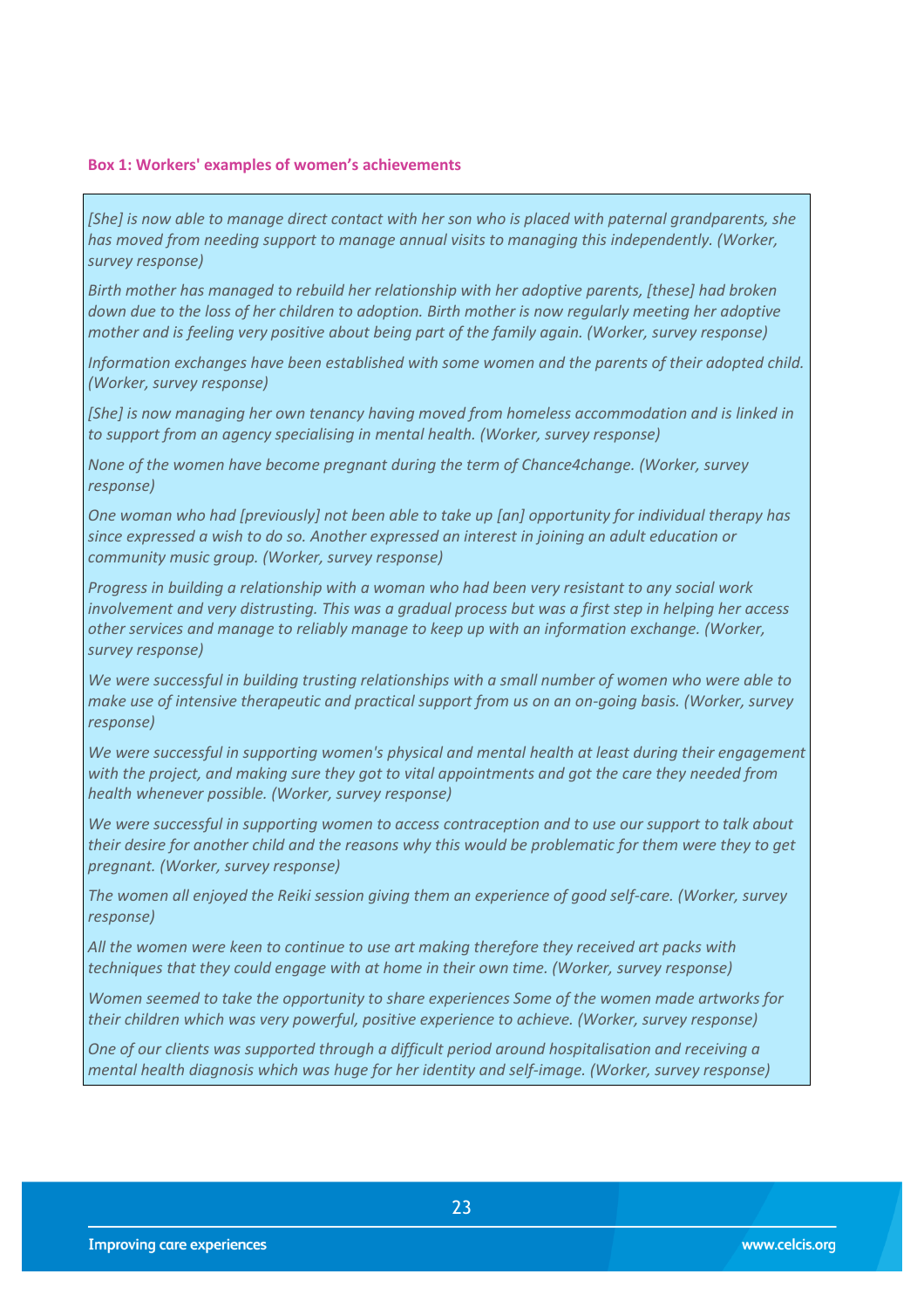## <span id="page-23-0"></span>5.d) How the project could be improved

Workers universally felt that the priority for improvement would be to ensure the service provided a long-term commitment to the women. We acknowledge that, as we collected data for the evaluation at the end of a time-limited period of funding, readers may feel that this fact may have influenced workers' comments about the focus on sustained support. However, we would highlight the fact that these views are consistent with those of birth mothers and wider stakeholders, and furthermore, that they seem grounded in evidence, not least the fact that they explained that it could take considerable time to initiate and build trusting relationships. These women generally mistrusted professionals and service providers; workers suggested that these attitudes and ways of behaving had developed over many years, sometimes a lifetime, and were consequently difficult to change. Workers suggested that the project should maintain an open option for women to return for support in the future. The quote below exemplifies these views:

*A year is far too short; it takes that long to build trusting relationships with [workers]. In terms of therapeutic work, some [women] would have been more able to explore this towards the end of the project but cannot now proceed with that. Each woman has a very long journey to make and a year is just a fraction of that. It's also another ending for women who have experienced too much loss and instability already in their lives. (Worker, survey response)*

Other suggested improvements concerned capacity, for example, having a larger team to spread the caseload, allowing more time for reflection, and ensuring that a programme of ongoing activity would be available such that women would be able to access something each day if they wished.

Additionally, workers noted that the birth mothers sometimes sought support 'out of hours' and that there may be a need for an out-of-hours emergency response. Some workers also suggested that, ideally, the team would grow, allowing the incorporation of workers with a range of different skills into a team, such that a multi-disciplinary response could be provided.

One worker mused on whether the location of the project in an adoption agency was ideal. Whilst it was felt that this had advantages, such as depth of knowledge and richness of connections, they questioned whether the project would be better located in an independent agency, due to parents' potential feelings of resentment towards an organisation that 'removes children'.

There was also an observation that women who are not ready for *Chance4Change* still need to be provided with support and a suggestion that this is a service gap, which needs to be addressed.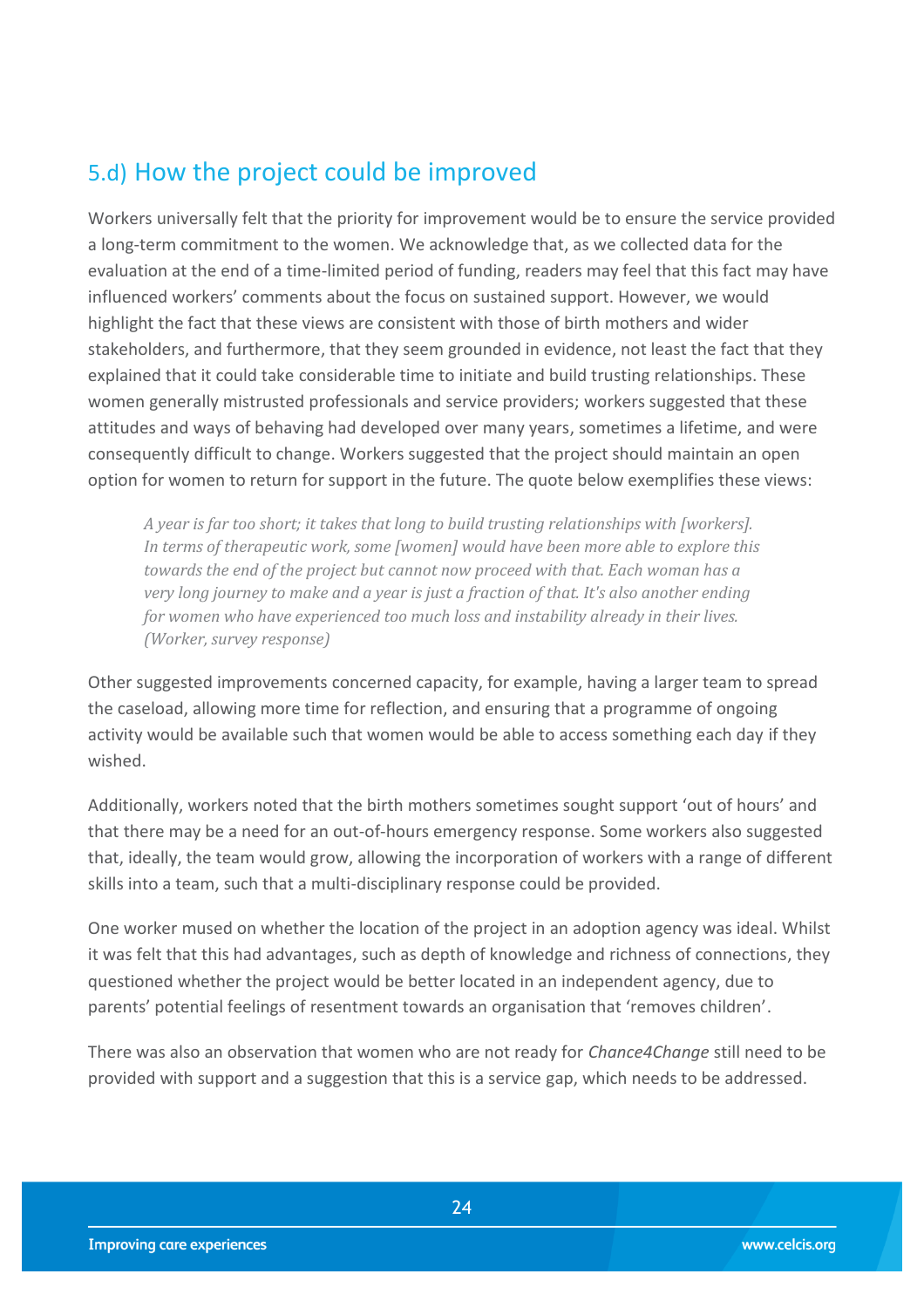We also asked workers to reflect on what would happen in the absence or after the loss of the project. Asking this type of question is somewhat problematic as it asks people to speculate or make predictions. However, workers were clear; they felt that the project was unique and addressed a need that would be unmet if the service was not available. In terms of the women already engaged with the service, they felt that the consequences of leaving needs unmet would be a series of risks for the women and their families. These are summarised in the diagram below:



**Figure 4: Workers' views of risks for women in the absence of the project**

## <span id="page-24-0"></span>6) Findings 3: Wider stakeholder perspectives

In order to capture the view of wider stakeholders, we conducted another online survey, this time with professionals who had referred women into the project. Three professionals took part in this survey, two from statutory services, and one from a third sector organisation. Again, the questionnaire contained a combination of open response questions and questions with predefined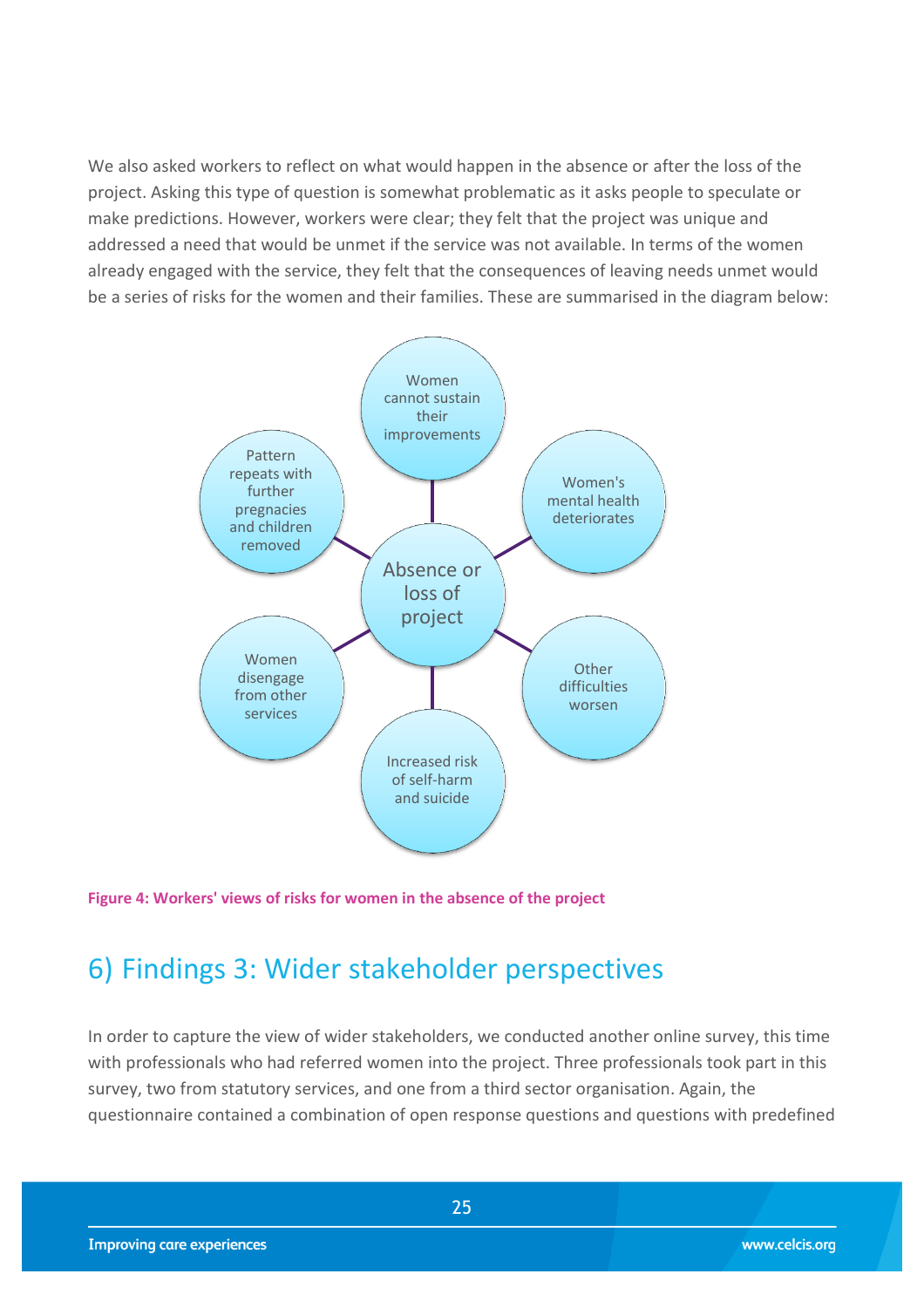categories. Whilst the small number of responses limits the value of numeric information, the participants provided highly detailed responses in open text questions.

## <span id="page-25-0"></span>6.a) General views of the service

Between them, these three referrers had referred four women to the project and each of these had engaged with the service for at least six months; two mothers had ongoing contact with the project. Two of these referrers had heard about the project via leaflets and the other had an existing working relationship with Scottish Adoption.

In terms of their perception of the aims of the project, all of the referrers stressed that the service aimed to support women coming to terms with, or trying to understand, the loss of their child to adoption. Two also suggested the service aimed to promote better outcomes if further children were born, and one mentioned an aim to support or facilitate letterbox contact.

These stakeholders described the service as addressing a need unmet by other providers. One referrer explained that mothers often received significant and broad-ranging support from statutory services while there was a possibility that the child would be returned home; however, they suggested that this support was withdrawn at the point where a decision was taken to seek the permanent removal of the child (eg through adoption). This participant suggested that mothers in this situation felt excluded and unsupported.

When asked to describe the women they had referred, responses showed that the four women had poor mental health, experienced poverty and had experienced various traumas in their histories; in addition, they had a wide range of other disadvantages and problems. Participants felt that all of these women were experiencing particular problems in dealing with the loss of their child; they described some as having difficulty in handling the emotions involved and some as finding it difficult to understand why their child had been removed or what they could have done differently to prevent this.

### <span id="page-25-1"></span>6.b) Service content and benefits

Referrers described the service that the women they had referred to *Chance4Change* had received. They listed a wide range of supports delivered through group work and individual sessions. They portrayed these supports as having practical / instrumental dimensions, recreational aspects, and therapeutic roles. They praised the flexibility and client-centred nature of the service, and stressed that different approaches benefited different women.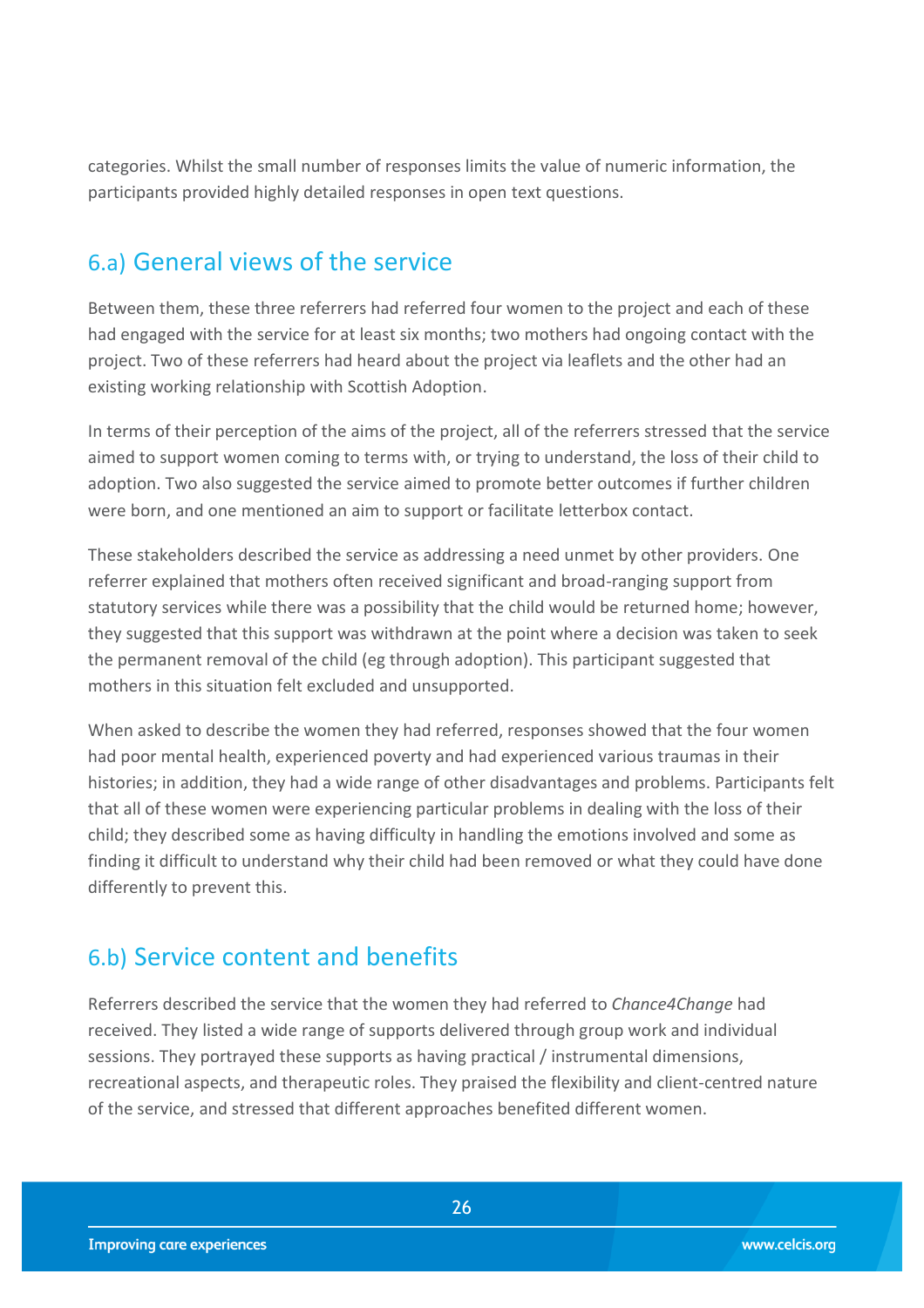Referrers noted that the project worked hard to build a relationship with the women, but that this could be difficult and time-consuming. For two of the four women that these participants had referred, there had been significant difficulties in gaining trust and engaging the women fully. In the main, they thought workers achieved engagement through a gentle, supportive, and persistent approach. They also felt that the fact the service had not been directly involved in decisions to remove the child was helpful. Referrers contrasted this to their own situation as they had often been involved in removal of the child but did not have the time to work with birth families after adoption.

Referrers thought an aspect of the service that was particularly helpful was that women had time to reflect on their circumstances and difficulties. They also noted examples of where letterbox contact had been particularly successful, including one case where this had been beneficial in maintaining a link between adopted children and younger siblings who remained with the birth family.

In terms of potential service improvements, referrers felt this would require access to more resources, particularly in terms of staff time. They recognised that the work was necessarily intensive and that the service had had to ration the time available or delay the start of work until there was sufficient capacity:

*It would be helpful if the response can be quick and flexible, meeting a mother at a time of crisis and supporting her, then offering further insight and work on chance for change as she is ready. So a service which can meet the issues of a person along the timeline of her journey would be helpful. (Referrer, survey response)*

These participants identified services not currently provided, that they felt would be useful additions to the *Chance4Change* service:

*Perhaps working with couples as many women remain with the same partner and so both could benefit from some couple work as there is often one within the couple who is more of a protective factor, especially if they hope to go on and have more children. (Referrer, survey response)*

*Perhaps have someone who had a specialism in working with people with learning difficulties and adapting materials for them. (Referrer, survey response)*

Referrers were clearly able to reflect on the benefits that the service produced for the birth mothers, but were less able to comment on additional benefits for wider family members:

*I am sure that the young woman will have spoken about the process with her mother and grandfather, who she lived with, however I am not sure what impact it would have* 

27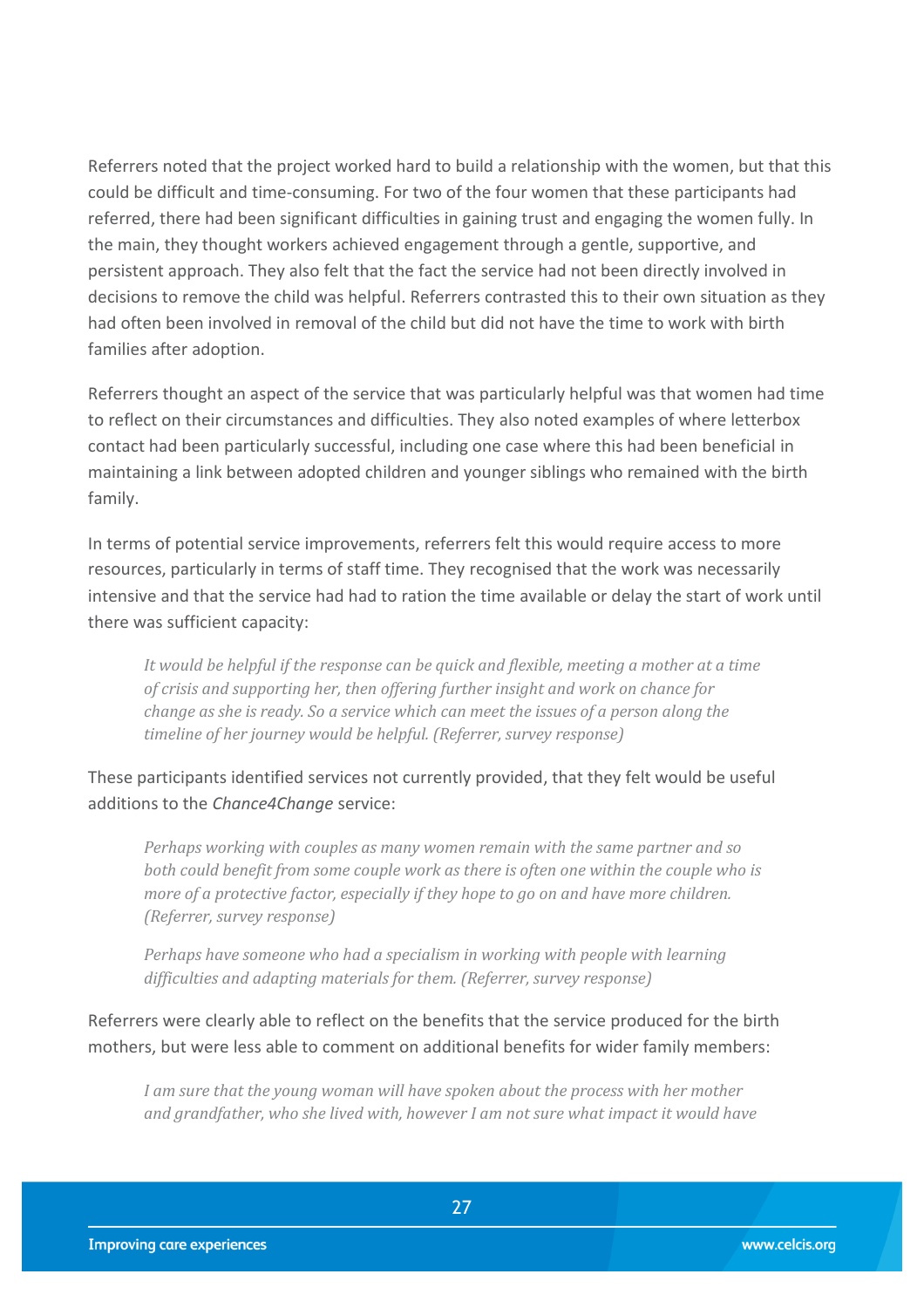*as there was very little insight in to the issues due to mental health and learning issues within the family. (Referrer, survey response)*

In addition, one referrer offered a view that wider family members could sometimes contribute to the women's problems:

*There is a sense when the mother 'gains and has support in developing her understanding', this impacts positively on her relationship with her children and also attitude to the placement. Unfortunately in our experience the mother's families are frequently undermining and negative about a parent's being in support of permanence planning, and when the mother does not have quick enough support she can find difficulty in managing this. (Referrer, survey response)*

### <span id="page-27-0"></span>6.c) In the absence of *Chance4Change*

As with workers, we asked referrers to reflect on what would happen without the *Chance4Change* project. Responses highlighted a view that the service was unusual in that it had a profile of particular knowledge and skills that enabled it to understand the women's needs and respond to them:

*There are no other services which have an understanding of social work, parenting issues, loss and the need to work with professionals as Scottish Adoption and Chance for Change. (Referrer, survey response)* 

*Many of my client group are in their late teens, early twenties but are operating at a much younger age group and so have a delayed emotional development. There will also be a loss of expert knowledge of the processes and supports available. (Referrer, survey response)*

They also re-stressed the potentially negative outcomes for the women and for children should the service not be available:

*The closure of the service could affect many women's mental health if they are unable to have a non-judgemental space where they can talk openly about their children being adopted. For many women the service could stop the cycle of their children being adopted if they have a better understanding of why their children were adopted. (Referrer, survey response)*

As with workers, referrers stressed the need for long-term continued support for the women, preferably delivered by a service with which they have been able to build a trusting relationship: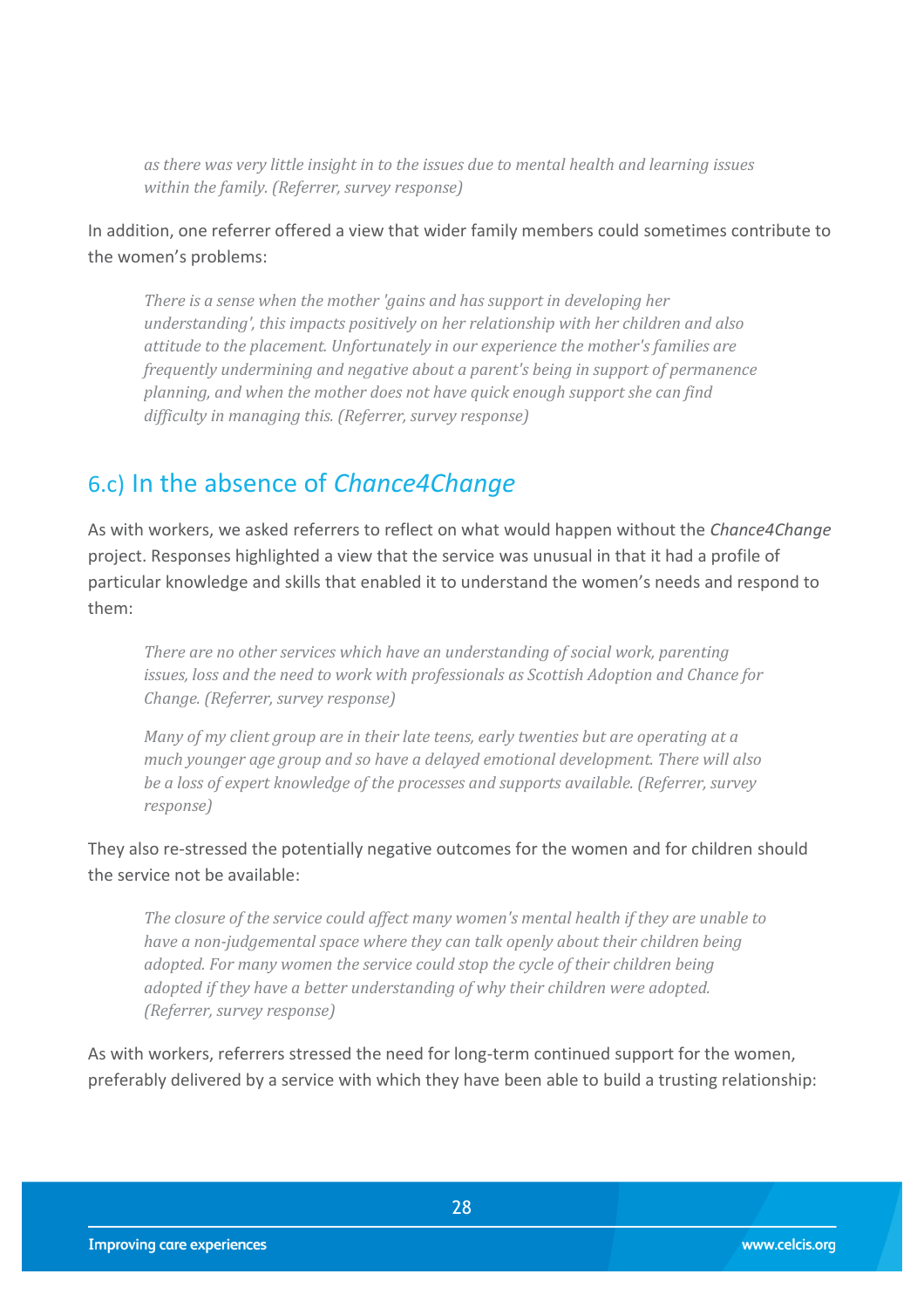*I think that this is a service that needs to be around for the long term as women will need different support at different stages as they deal with the loss of their children. It is important that they build up trusting relationships with support staff and there is consistency there. There is also [a] maturing process that develops as younger women grow older. (Referrer, survey response)*

## <span id="page-28-0"></span>7) Summary discussion and conclusions

The *Chance4Change* project was relatively small-scale and delivered services to a restricted number of women. The evaluation of a small-scale project requires the use of different approaches and perspectives. Small numbers generally do not facilitate quantitative approaches, as statistical inference requires large enough sample sizes. Therefore, in this evaluation, we have relied heavily on qualitative processes, gathering information from a range of different perspectives. The main sources of data were birth mothers themselves, workers working on or alongside the project and wider stakeholders who had referred women to the service. Whilst each of these positions produces unique insights, we also found considerable consistency on central themes building a clear and persuasive story about the service.

We found that the birth mothers were a diverse group with high levels of need. Each had faced a complex set of adversities, traumas, and deprivations, difficulties that were embedded in their lives over extended periods. The loss of a child to adoption was related to these wider circumstances and the way the women responded or failed to respond to them. Either way, these mothers were further traumatised by losing their child and often unable to understand the reasons and processes that had led to this. Many remained angry or ambivalent in respect of authorities who had removed their child, and this problematised their relationships with statutory service providers.

Whilst some workers feared that some women might resent an adoption agency's role in the removal of children, the women in this study clearly valued the knowledge and awareness that workers within *Chance4Change* held. For mothers in particular, this expertise facilitated establishing or re-establishing contact arrangements and ensuring that these were positive for the mother and child.

In gaining the women's trust, the *Chance4Change* service clearly benefited from being outwith statutory services; however, building relationships was still difficult and time-consuming. Considerable skill and patience was required to engage the women and bring them to a position where they could begin to make sense of their experiences and plan positive changes to their lives. The determination of the workers to engage and value each woman seems to have contributed to this development, this required personal resilience, and effective systems of support and supervision.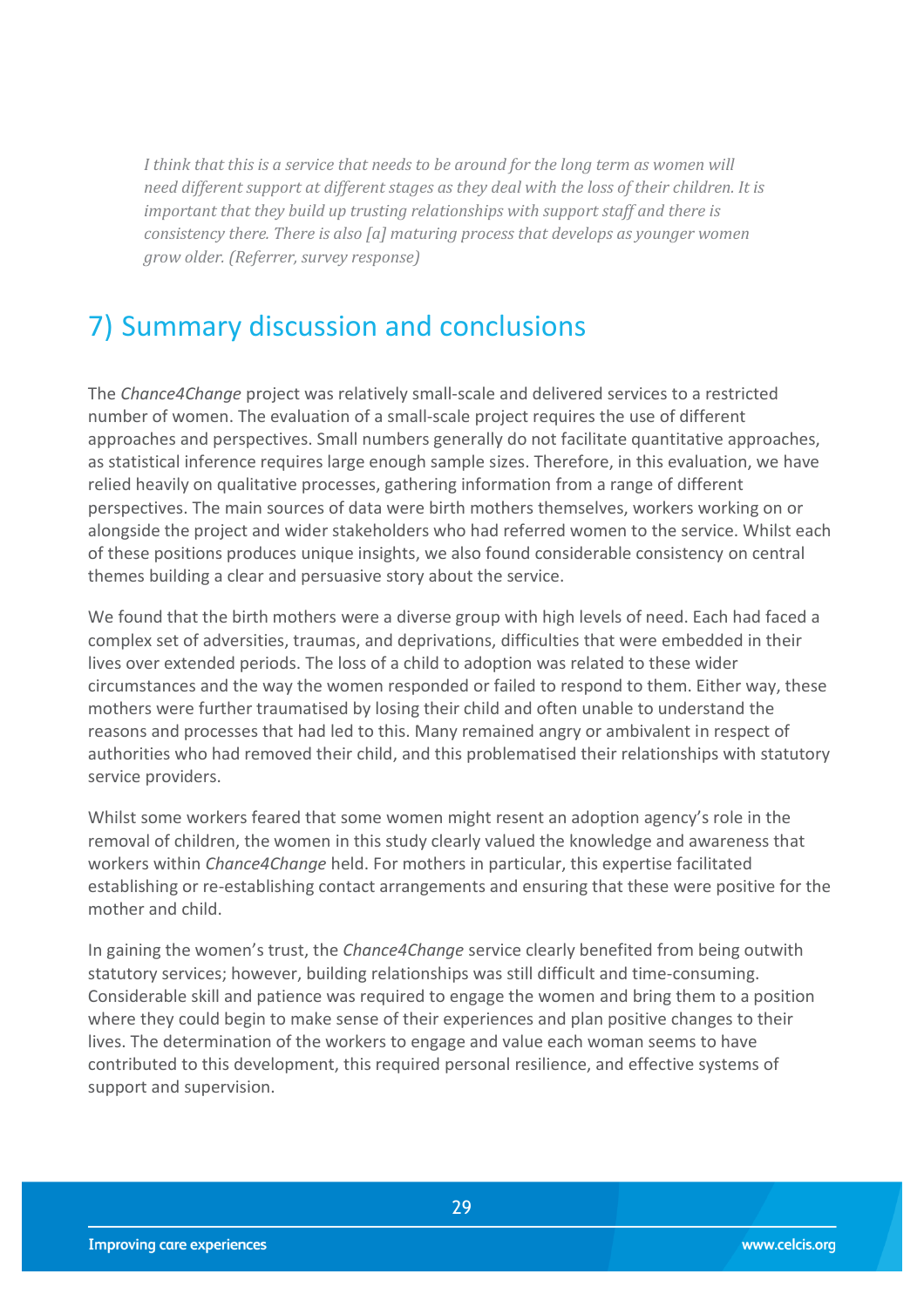Characteristics of the service most welcomed by mothers appear to have been commitment, responsiveness, and creativity. They received proactive, flexible support delivered to them as an individual and through group work. Workers took simple measures to ensure that the women understood they were valued and 'held in mind', for example, keeping in regular contact via texts, calls, greeting cards and so on. Women felt these contacts showed they were worthwhile individuals and that these workers genuinely cared what happened to them. The inclusion of written media, such as cards and texts, may have been particularly helpful, as it provided a tangible record that the woman could re-read and keep; this accords with the concept of therapeutic notes, letters and documents which are often used in narrative therapy to develop relationships and capture and reinforce gains (Paré, 2016; Rodgers, 2009; Speedy, 2004). These trusting relationships enabled women to deal in a candid way with difficult issues, trusting that they would receive consistent, responsive, and reliable support from workers.

Group work was also particularly beneficial for these women, many of whom had restricted or difficult social networks. Group activities often involved creative activity that allowed women to develop, clarify, and better understand their own stories. The shared nature of these activities also seems to have been helpful, as it allowed women to understand that other families also had similar problems.

In conclusion, we feel that the service addressed a clear need and filled a gap where support for these families was patchy or non-existent. We feel that there was a clear positive impact for these mothers, and that this may have wider impacts for children (existing and future). Some of these positive impacts persist for the longer term; however, this relatively short evaluation is unable to say this with certainty. We would recommend that the lessons from this evaluation are sufficient to allow wider testing of this or similar models to support birth mothers. Further evaluation in other contexts and following women for longer periods would be beneficial.

The evidence from this evaluation shows a high level of difficulty in supporting these mothers; the work is time-consuming and resource-intensive, particularly in the initial stages of forming an effective working relationship. We feel that to have maximum effect the project would need to continue to support these women for some time, and allow them to return as and when they needed. This type of ongoing and top-up support is likely to be cost-effective since the early stages of work are the most intensive. We would therefore suggest that these services need a degree of stability and sustainability not possible with short-term funding. Short-term delivery of a project such as this seems wasteful, as the project must deploy resources in set-up and promotional activity. More seriously, consideration needs to be given to whether short-term delivery of a project such as this unfairly raises women's expectations and risks reinforcing their view that services cannot be relied upon.

*Chance4Change* made a clear a positive difference for these women, and they valued the services they received highly. We would suggest that this evaluation shows this type of service is needed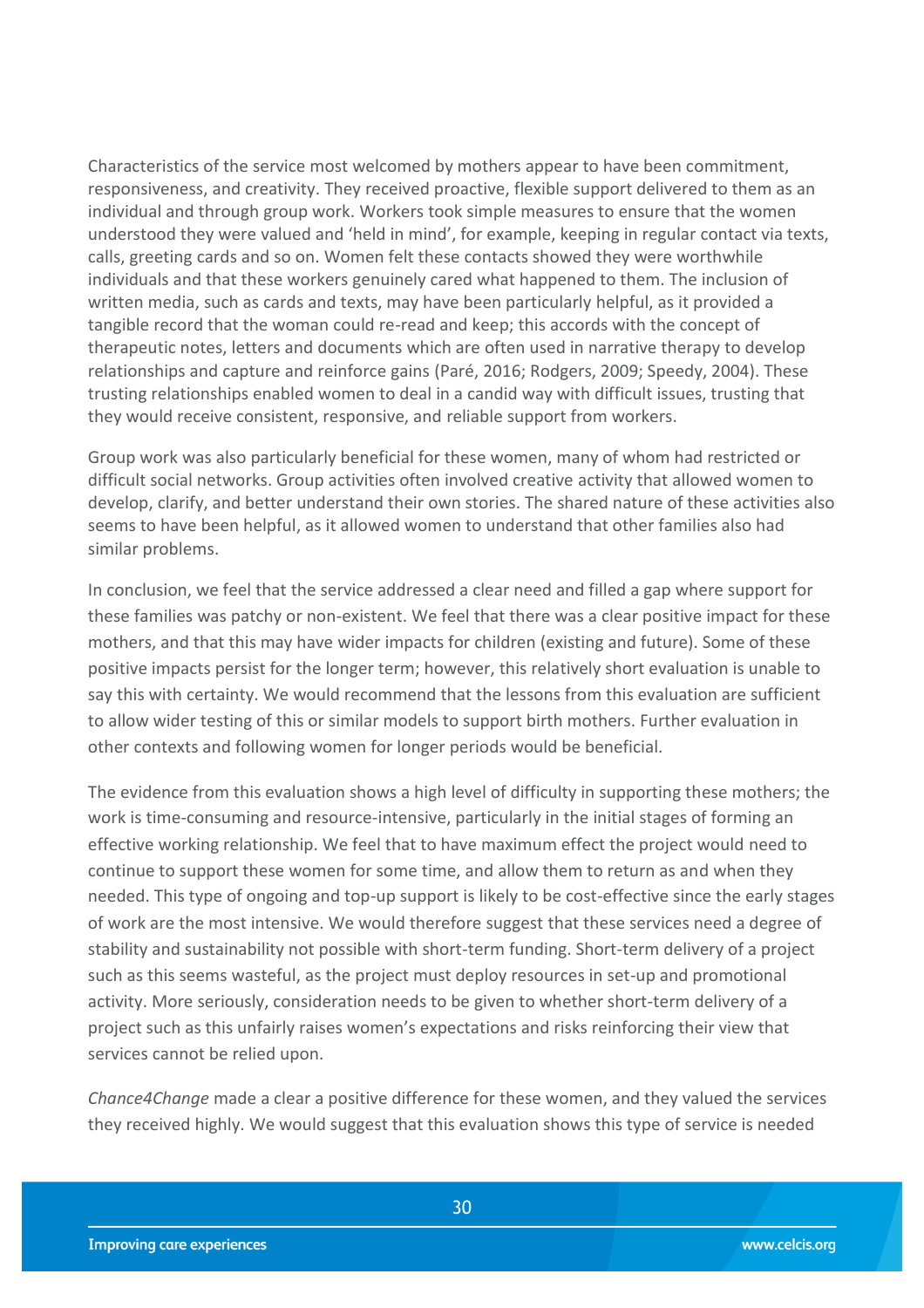<span id="page-30-0"></span>and can be beneficial. Therefore, whilst we would advocate some caution in scaling up any smallscale service, we call on service providers and funders to enable delivery of larger-scale and longer-term support for birth mothers who have lost a child to adoption.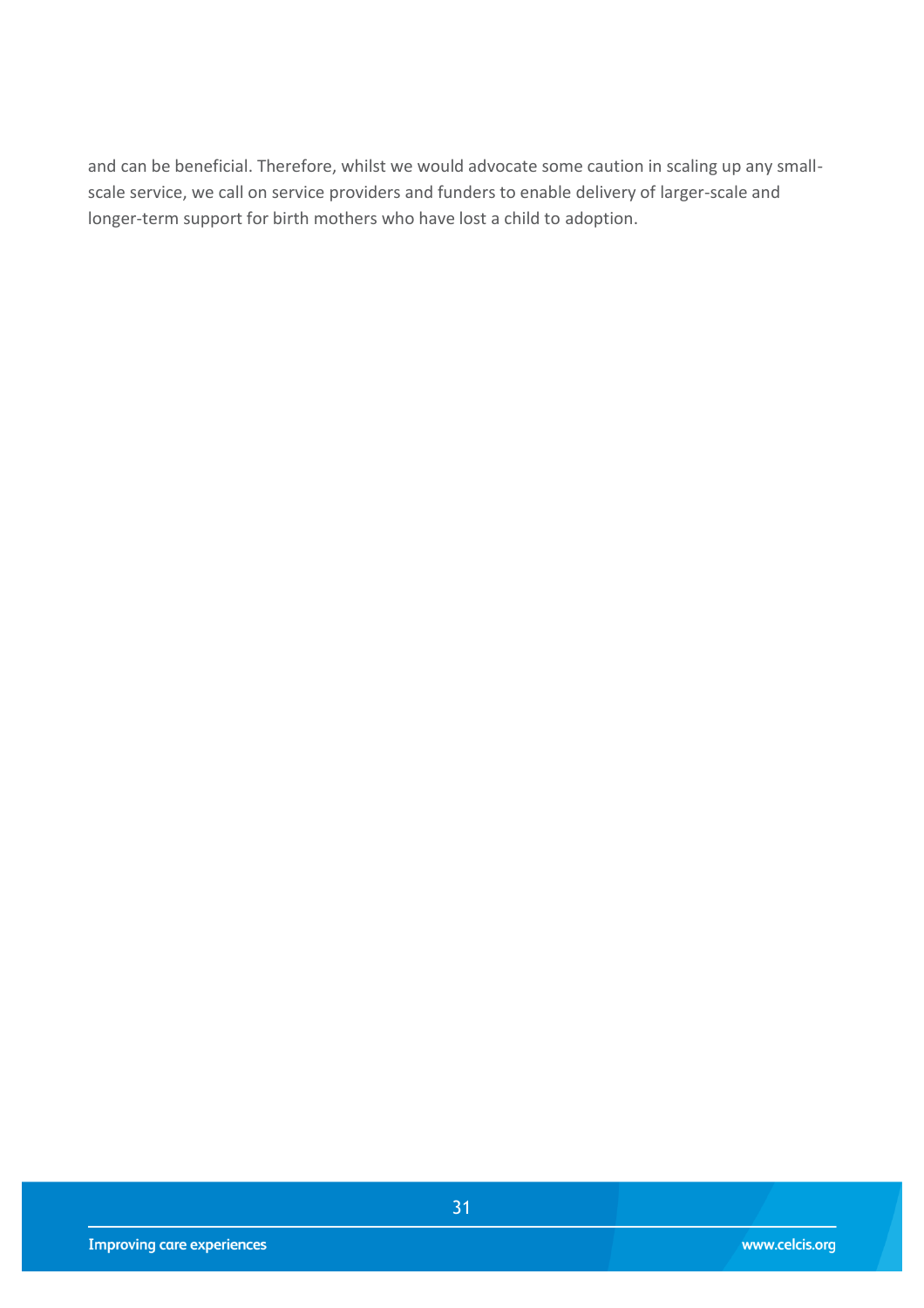## References

- Adoption Policy Review Group. (2005). Adoption better choices for our children. Edinburgh: Scottish Government.<http://www.scotland.gov.uk/Publications/2005/06/27140607/07362>
- Barth, R., & Berry, M. (1998). *Adoption and Disruption: Rates, Risks and Responses*. New York: Aldine de Gruyter.
- Borland, M., O'Hara, G., & Triseliotis, J. (1991). Permanency Planning and Disruptions in the Lothian Region. University of Edinburgh. In Department of Social Policy and Social Work (Ed.), *The outcome of permanent family placements in two Scottish local authorities*. Edinburgh: Scottish Office.
- Braun, V., & Clarke, V. (2006). Using Thematic Analysis in Psychology. *Qualitative Research and Psychology, 3*, 77-101.
- Broadhurst, K., & et al. (2015). Vulnerable birth mothers and repeat losses of infants to public care: is targeted reproductive health care ethically defensible? *Journal of Social Welfare and Family Law, 37*(1), 84-98.
- Broadhurst, K., & Mason, C. (2013). Maternal outcasts : raising the profile of women who are vulnerable to successive, compulsory removals of their children – a plea for preventative action. *Journal of Social Welfare and Family Law, 35*(3), 291-304.
- Fratter, J., Rowe, J., Sapsford, D., & Thoburn, J. (1991). *Permanent Family Placement: A Decade of Experience*. London: British Agencies for Adoption and Fostering.
- Grotevant, H. D., & McRoy, R. G. (1998). *Openness in adoption: Exploring family connections*. Thousand Oaks, CA: Sage.
- Kraft, A., Palumbo, J., Mitchell, D., Woods, P., & Schmidt, A. (1985). Some theoretical considerations on confidential adoptions. Part 2: The adoptive parent. *Child and Adolescent Social Work, 2*, 69-82.
- Logan, J., & Logan, J. (1996). Birth Mothers and their Mental Health: Uncharted Territory. *Social Work, 26*(5), 609-625.
- Logan, J., & Smith, C. (2005). Face-to-Face Contact Post Adoption: Views from the Triangles. *British Journal of Social Work, 35*, 3-35.
- Lupton, D. (2000). 'A love/hate relationship': The ideals and experiences of first-time mothers. *Journal of Sociology, 36*(1), 50-63.
- Macaskill, C. (2002). *Safe Contact? Children in permanent placement and contact with their birth relatives*. Lyme Regis, Dorset: Russell House Publishing Ltd.
- Neil, E. (2003). Understanding Other People's Perspectives: Tasks for Adopters in Open Adoption. *Adoption Quarterly, 6*, 3-30.
- Neil, E. (2004). The 'Contact After Adoption' Study: Indirect Contact. In E. Neil & D. Howe (Eds.), *Contact in adoption and permanent foster care. Research, theory and practice*. London: British Agencies for Adoption and Fostering.
- Neil, E. (2006). Coming to terms with the loss of a child: the feelings of birth parents and grandparents about adoption and post-adoption contact. *Adoption Quarterly, 10*(1), 1-23.
- Neil, E. (2007). Post-Adoption Contact and Openness in Adoptive Parents' Minds: Consequences for Children's Development. *British Journal of Social Work, Advanced Access published August 8 2007; doi:10.1093/bjsw/bcm087*.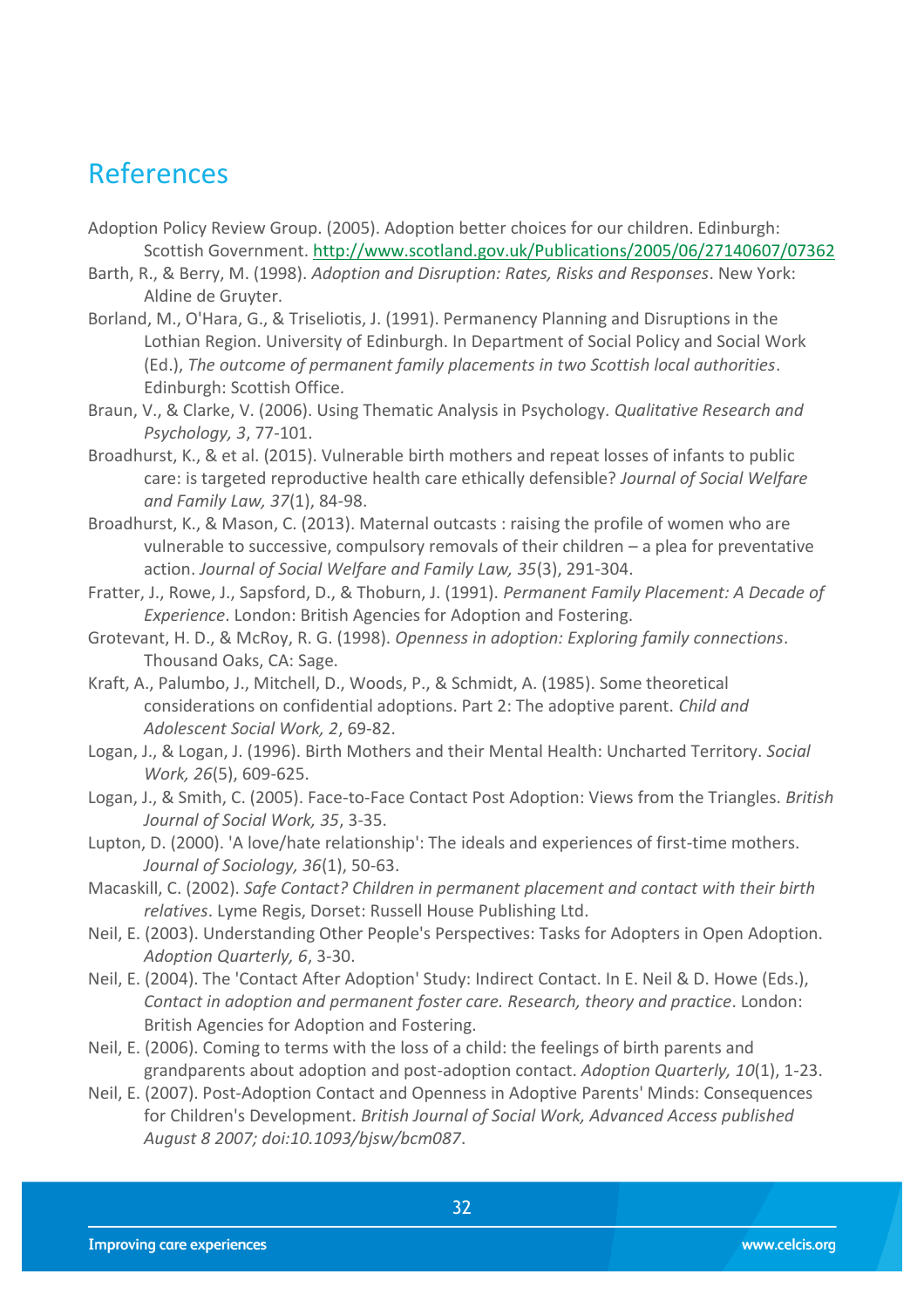- Neil, E. (2013). The mental distress of the birth relatives of adopted children: "Disease" or "unease"? Findings from a UK study. *Health and Social Care in the Community, 21*(2), 191- 199.
- Neil, E., & Colleagues. (2010). *Helping birth families : A study of service provision , cost and outcomes*. London: Department for Children, Schools and Families.
- Paré, D. A. (2016). Writing therapeutic notes to young persons. In C. F. Sori, L. Hecker & M. Bachenberg (Eds.), *The Therapist's Notebook for Children and Adolescents: Homework, Handouts, and Activities for Use in Psychotherapy* (2 ed., pp. 270-275). New York: Routeledge.
- Pawson, R., & Tilley, N. (1997). *Realistic evaluation*. London: Sage.
- Performance and Innovation Unit. (2000). *Adoption: Prime Minister's Review. A Performance and Innovation Unit Report*. London: Cabinet Office.
- Rodgers, N. (2009). Therapeutic letters: A challenge to conventional notions of boundary. *Journal of Family Nursing, 15*(1), 50-64. doi: 10.1177/1074840708330666
- Sellick, C. (2007). An examination of adoption support services for birth relatives and for postadoption contact in England and Wales. *Adoption & Fostering, 3*(4), 17-26.
- Selwyn, J. (2004). Placing older children in new families: Changing patterns of contact. In E. Neil & D. Howe (Eds.), *Contact after adoption and permanent foster care*. London: British Agencies for Adoption and Fostering.
- Siegel, D. H. (1993). Open adoption of infants: Adoptive parents' perceptions of advantages and disadvantages. *Social Work, 38*, 15-23.
- Silverstein, D. R., & Demick, J. (1994). Toward an organisational-relational model of open adoption. *Family Process, 33*, 111-124.
- Sinclair, I., Baker, C., Wilson, K., & Gibbs, I. (2005). *Foster Children. Where They Go and How They Get On*. London: Jessica Kingsley.
- Speedy, J. (2004). The contribution of narrative ideas and writing practices in therapy. In M. I, G. Bolton, S. Howlett, C. Lago & J. K. Wright (Eds.), *Writing Cures: An Introductory Handbook of Writing in Counselling and Psychotherapy* (pp. 25-34). Hove: Brunner-Routledge.
- Speedy, J. (2005). Using poetic documents: An exploration of poststructuralist ideas and poetic practices in narrative therapy. *British Journal of Guidance and Counselling, 33*(3), 283-298. doi: 10.1080/03069880500179343
- Thoburn, J., Norford, L., & Rashid, S. (2000). *Permanent Family Placement for Children of Minority Ethnic Origin*. London: Jessica Kingsley.
- Thomas, C., Murch, M., Beckford, V., & Lowe, N. (1999). *Adopted children speaking*. London: British Agencies for Adoption & Fostering.
- Young, J., & Neil, E. (2004). The "Contact After Adoption" study: The perspectives of birth relatives after non-voluntary adoption. In E. Neil & D. Howe (Eds.), *Contact in adoption and permanent foster care*. London: Britsih Agencies for Adoption and Fostering.